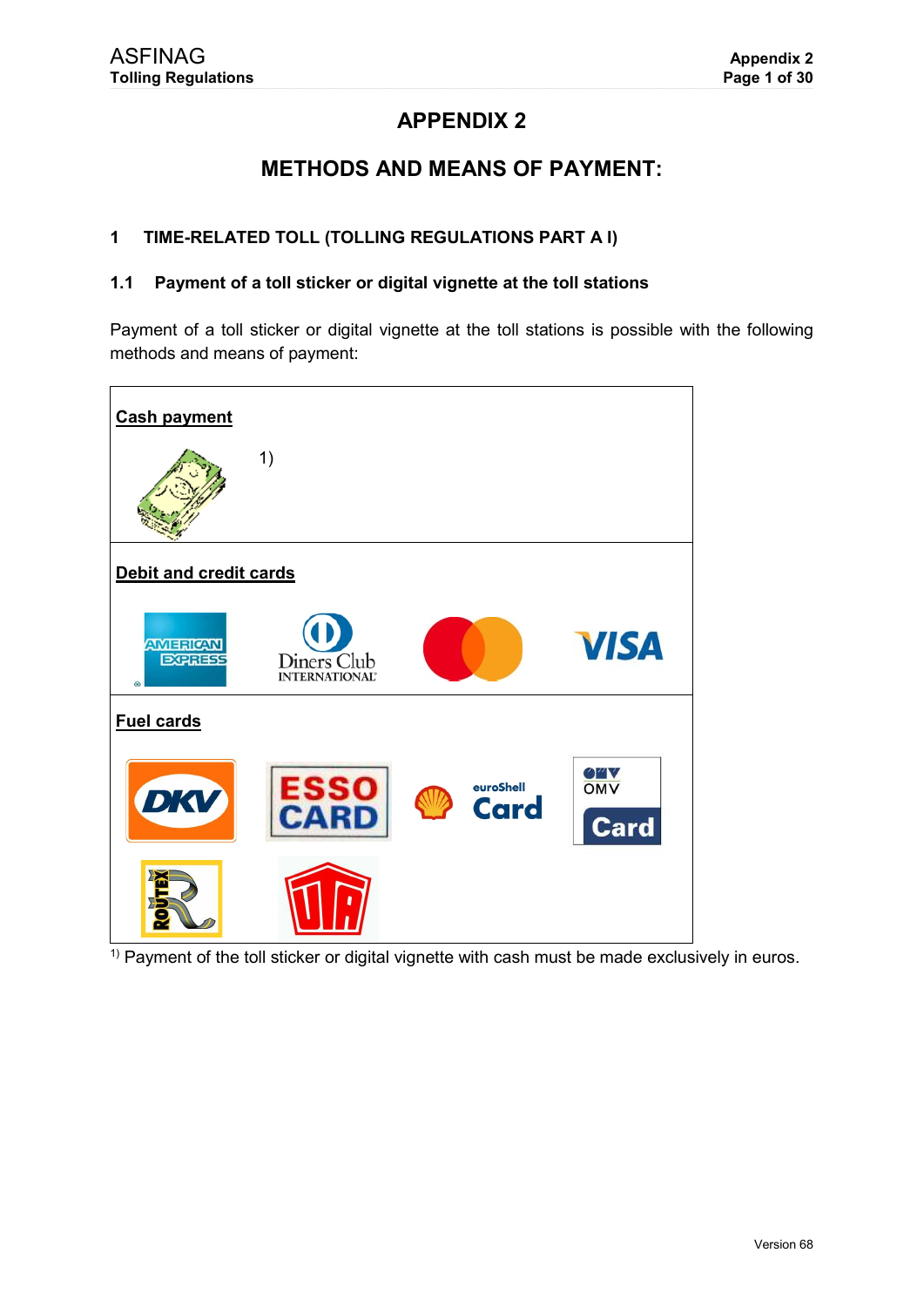# **1.2 Payment of a digital vignette online or in the APP**

Payment of a digital vignette online or via the "Unterwegs" app is possible using the following methods and means of payment:



 $1)$  No subscription to a digital vignette is possible.

# **1.3 Payment of a digital vignette at a vending machine**

Payment of a digital vignette at a vending machine is possible with the following methods and means of payment:

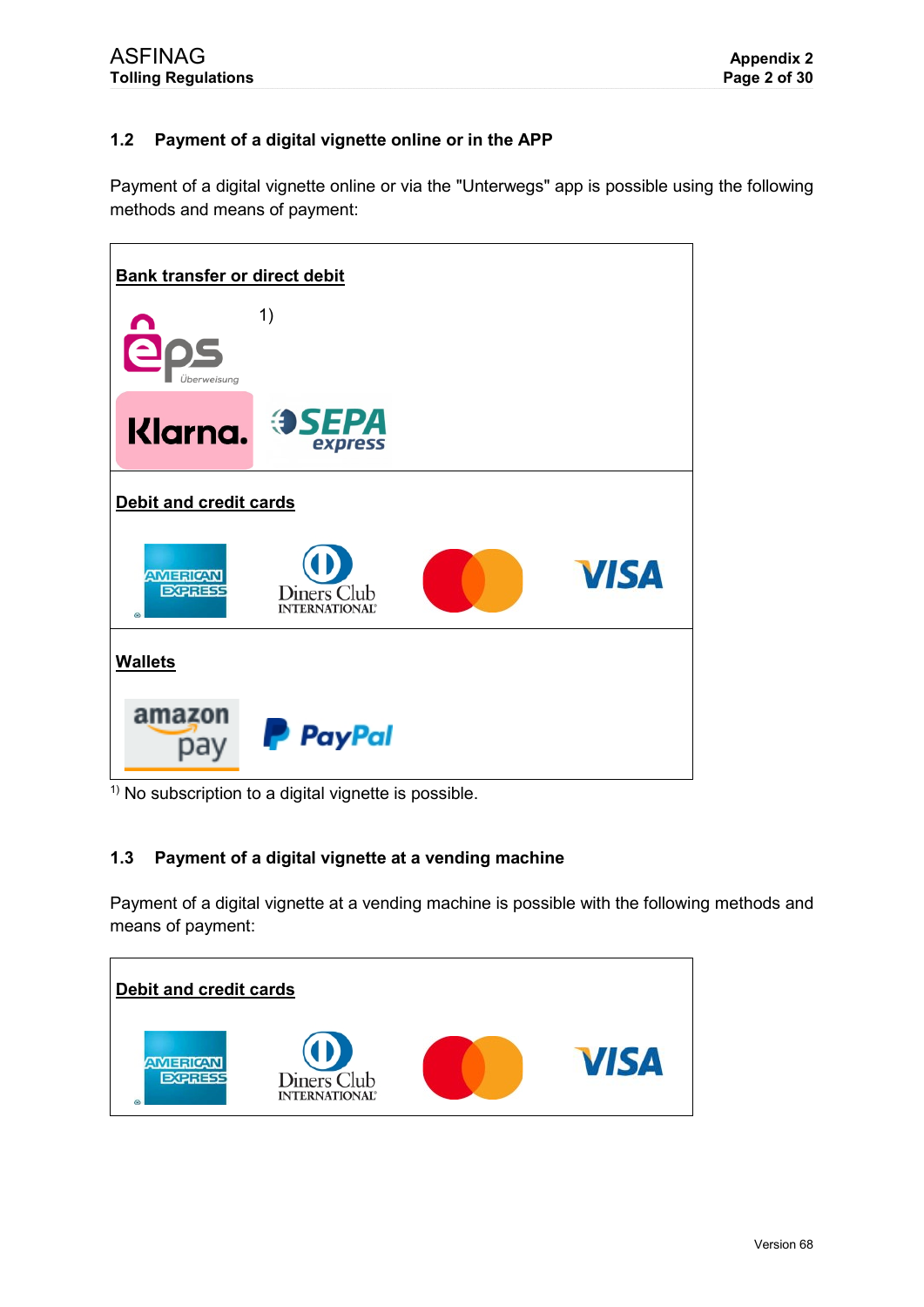# 1.4 Payment of the substitute toll to a toll enforcement officer

Payment of the substitute toll when being apprehended by a toll enforcement officer is possible using the following methods and means of payment:



 $<sup>1</sup>$  The section toll must be paid in cash exclusively in euros.</sup>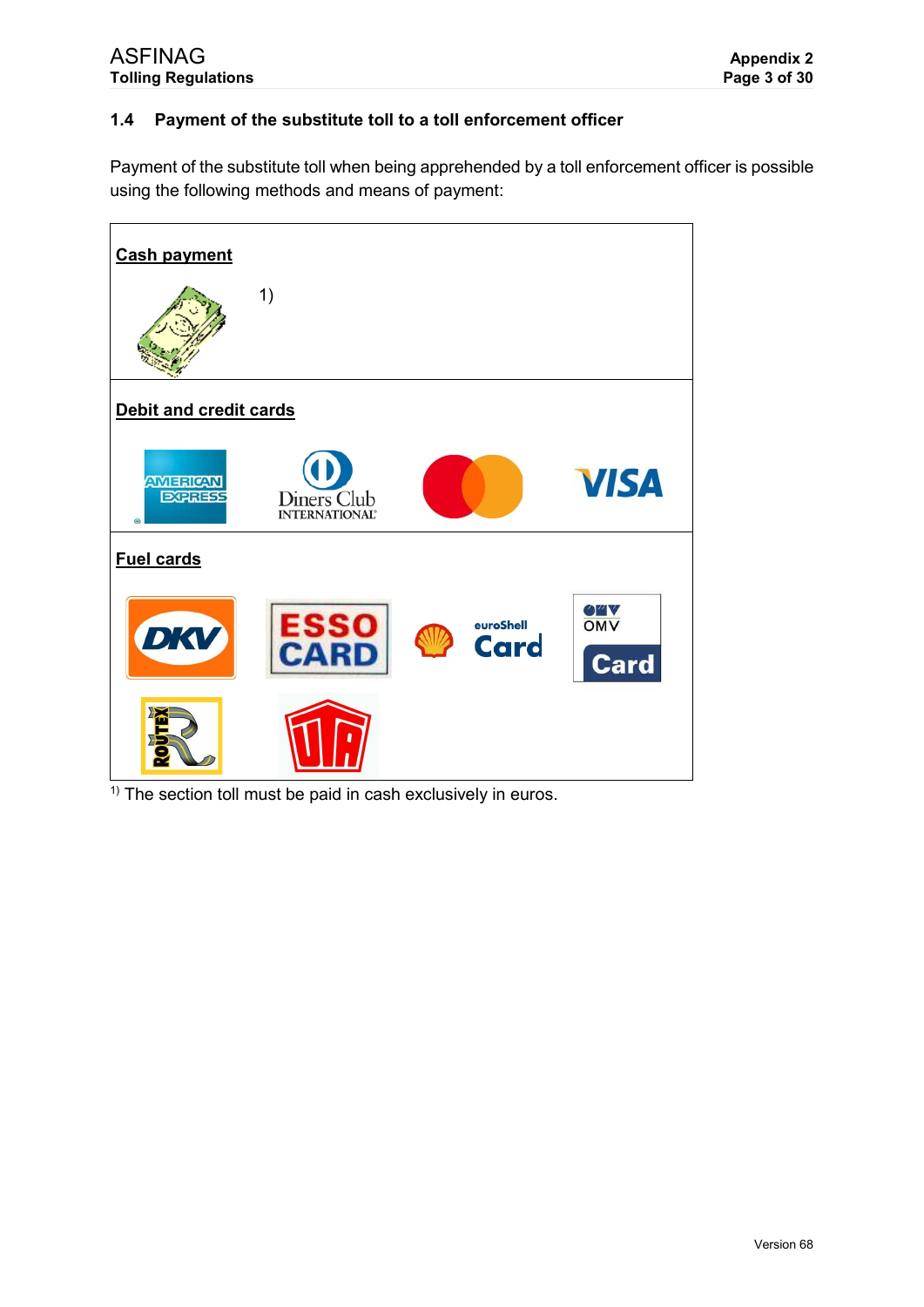**ASFINAG Tolling Regulations** 

#### **SECTION TOLL (TOLLING REGULATIONS PART A II)**  $\overline{2}$

#### Payment of the section toll at the toll stations  $2.1$

Payment of the section toll at the toll stations is possible using the following methods and means of payment:



 $\overline{1}$  The section toll must be paid in cash exclusively in euros.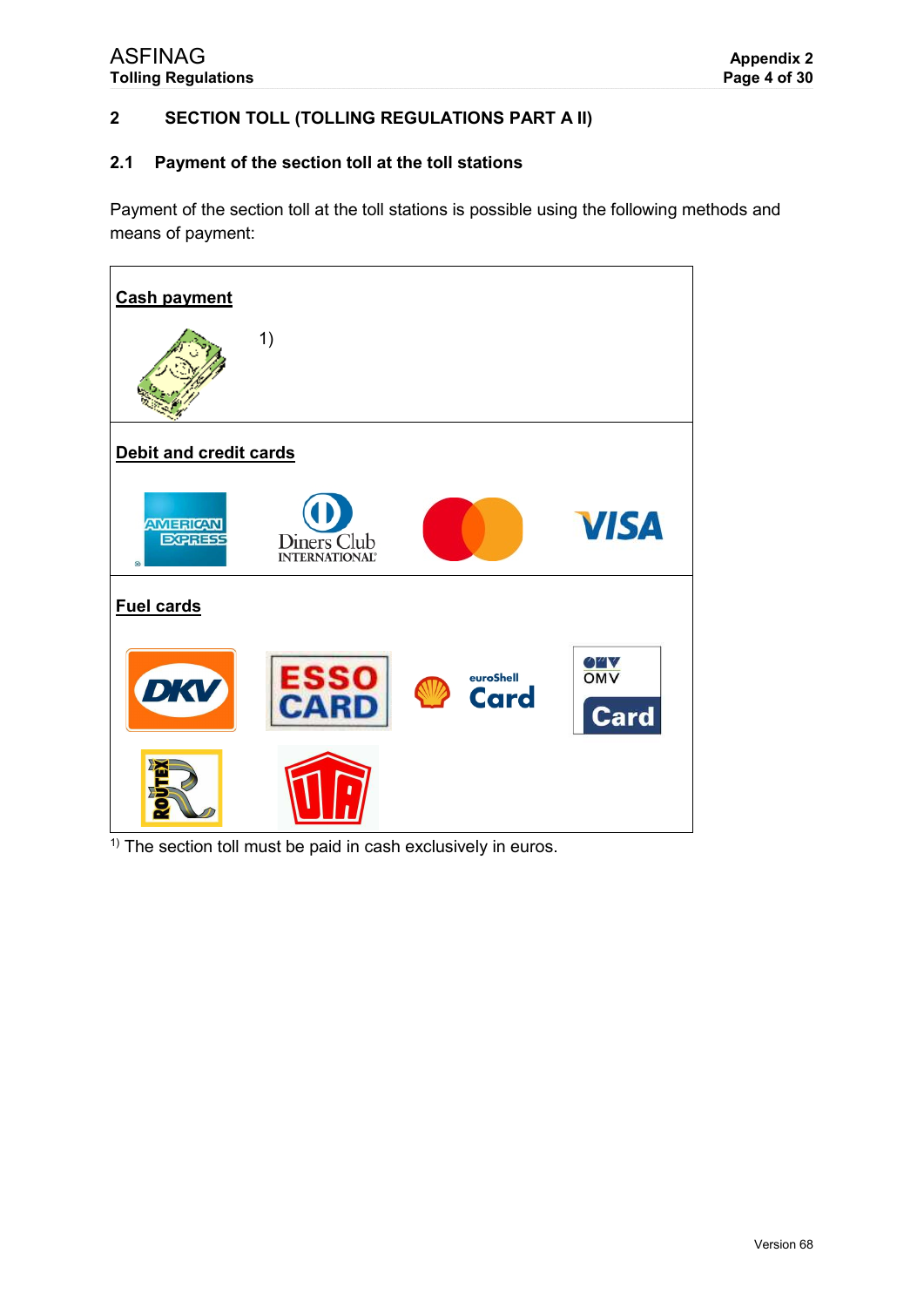# **2.2 Payment of digital section tolls online and in the app**

Payment of the digital section toll online or via the "Unterwegs" app is possible using the following methods and means of payment:



 $1)$  Subscription to a digital section toll or digital section toll FLEX is not possible.

### **2.3 Payment of the digital section toll at vending machines**

Payment of the digital section toll at a vending machine is possible with the following methods and means of payment:

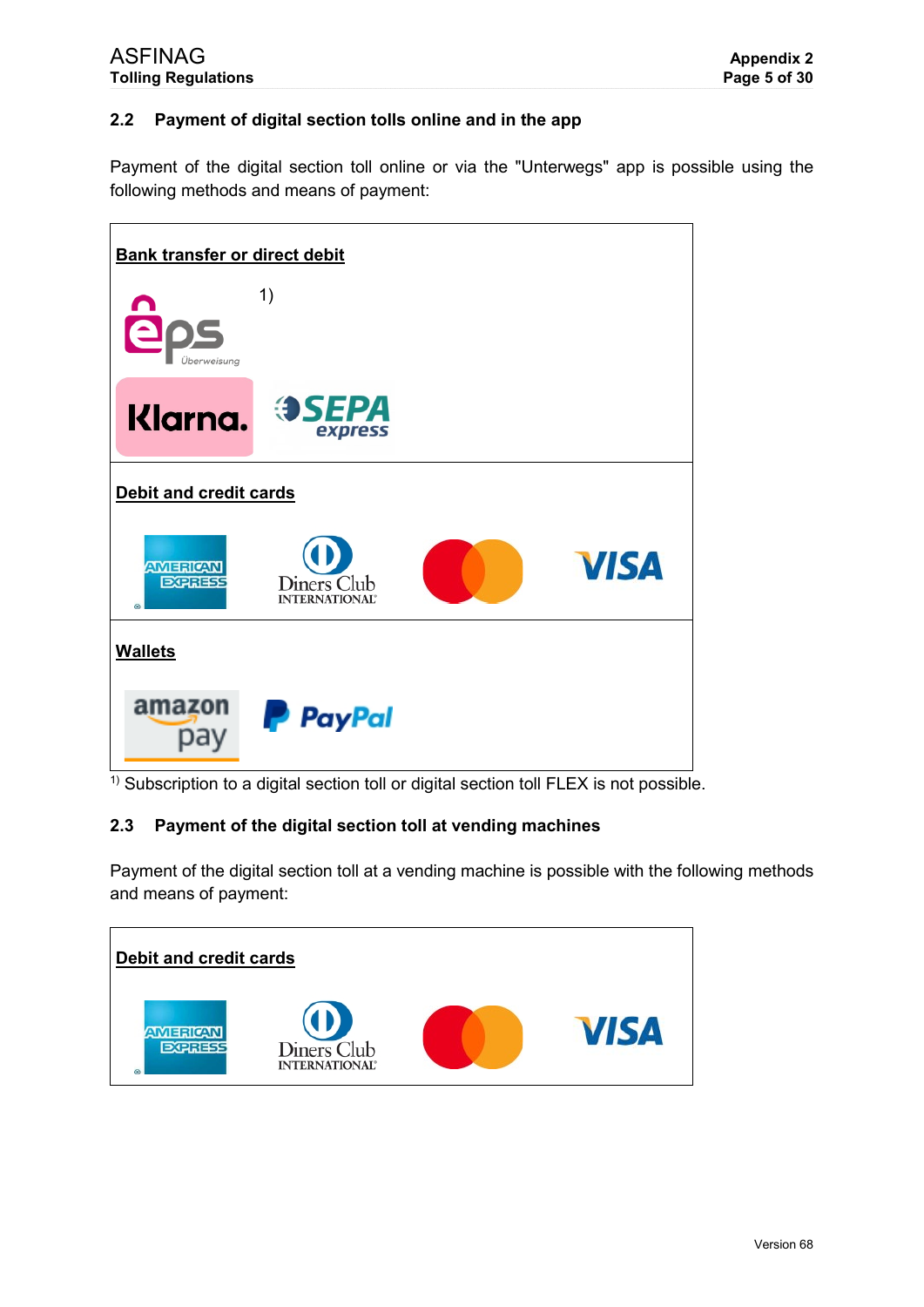#### Payment of the substitute toll to a toll enforcement officer  $2.4$

Payment of the substitute toll when being apprehended by a toll enforcement officer is possible using the following methods and means of payment:



 $<sup>1</sup>$  The section toll must be paid in cash exclusively in euros.</sup>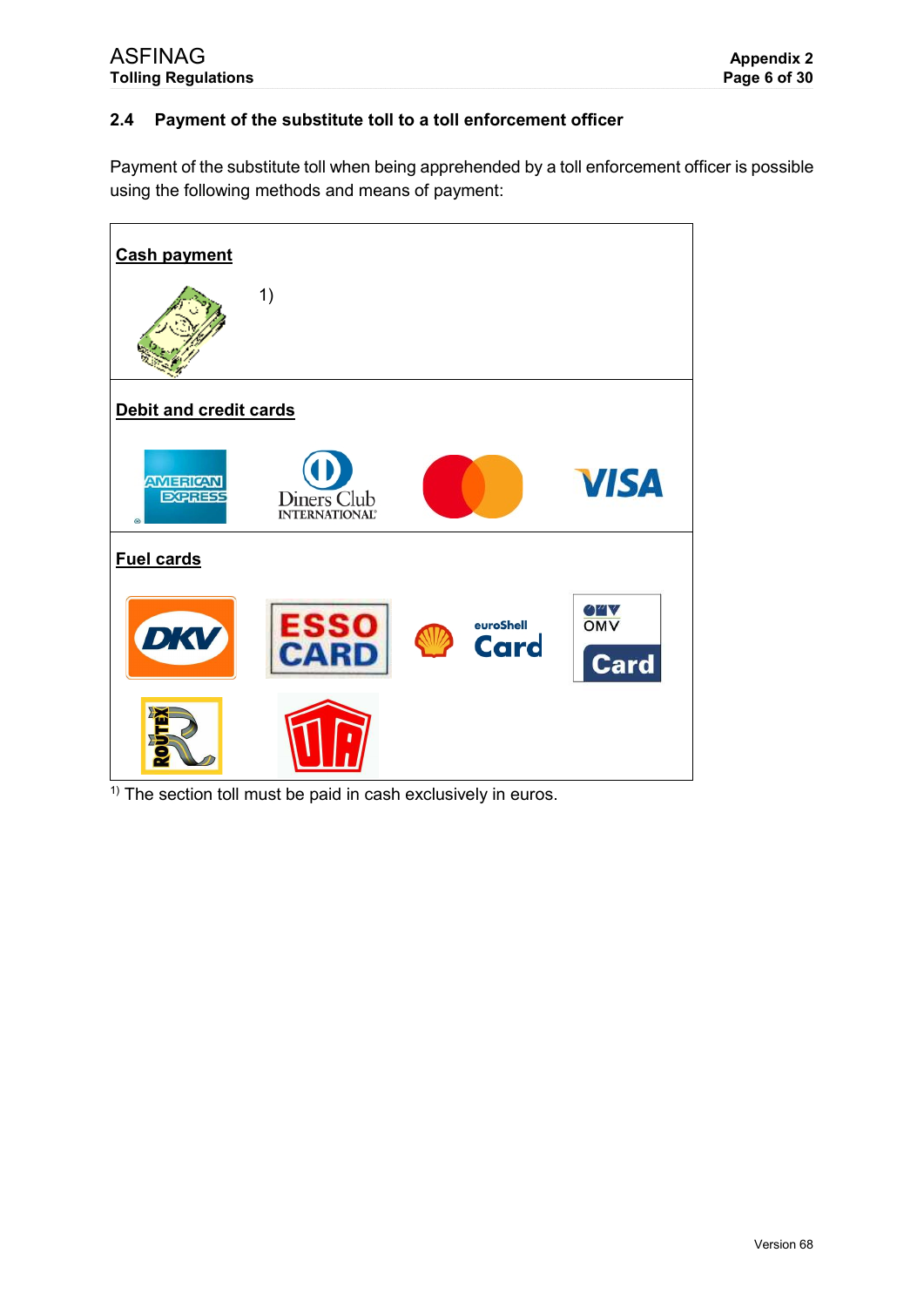#### DISTANCE-RELATED TOLLS (TOLLING REGULATIONS PART B and PART C)  $\overline{3}$

#### 3.1 Postpaid procedure

<span id="page-6-0"></span>3.1.1 The following means of payment (marked with OK) are accepted in the postpaid procedure at GO POINTS OF SALE:

|                                                  | GO POINTS OF SALE |
|--------------------------------------------------|-------------------|
| <b>Credit cards</b>                              |                   |
| <b>AMERICAN</b><br><b>EXPRESS</b><br>⋒           | OK                |
| Diners Club<br><b>INTERNATIONAL</b> <sup>2</sup> | <b>OK</b>         |
|                                                  | OK 1) 2)          |
| <b>VISA</b>                                      | OK 1) 2)          |

<sup>1)</sup> Only cards issued in Austria [see point 3.4.1. a) of this Appendix].

<sup>2)</sup> No debit cards are accepted in the postpaid procedure.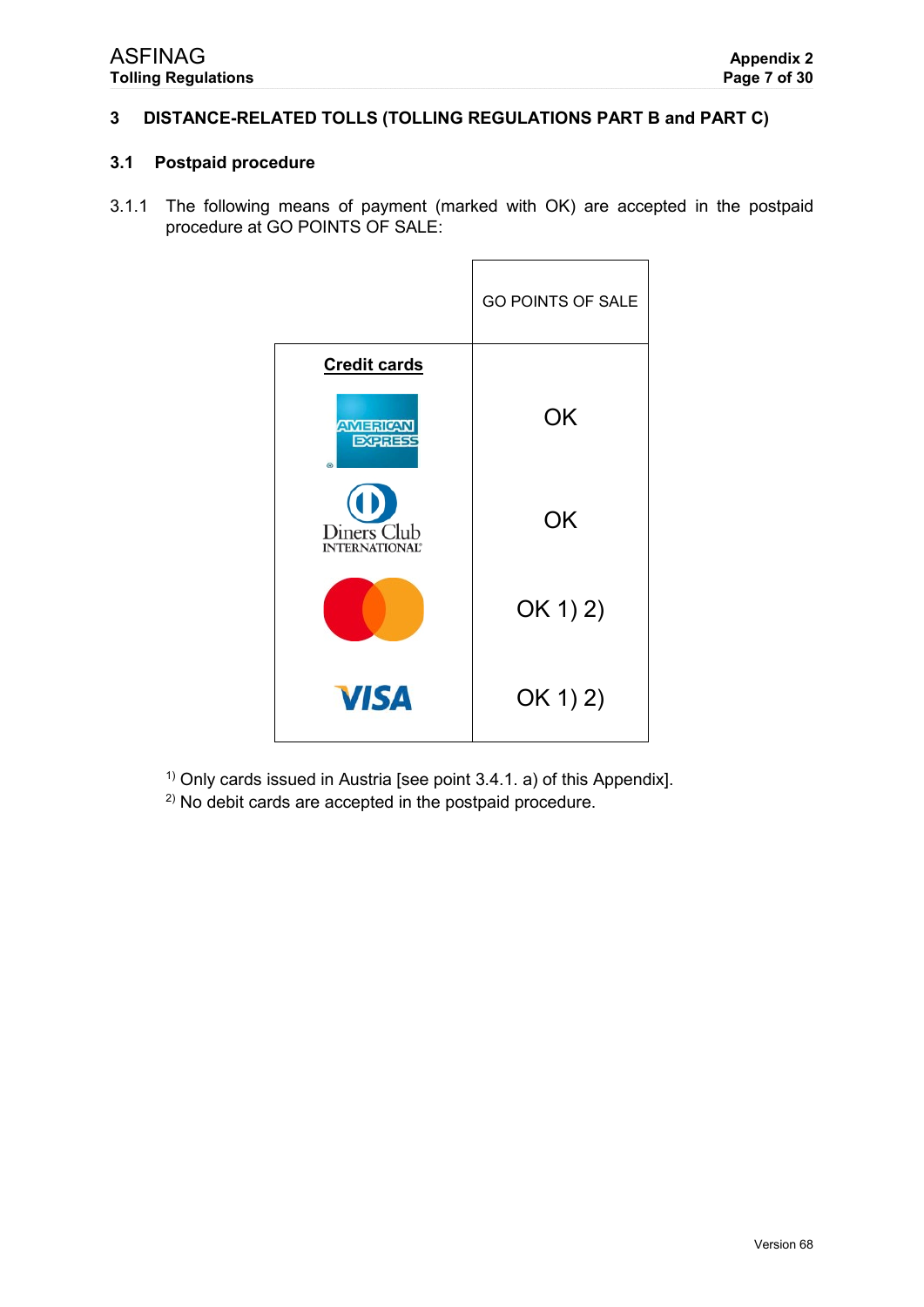|                                                       | <b>GO POINTS OF SALE</b> |
|-------------------------------------------------------|--------------------------|
| <b>Fuel cards</b>                                     |                          |
| DIESEL 24                                             | OK                       |
| DKV                                                   | OK                       |
| 100<br>6 DEI                                          | OK                       |
| ESSO<br><b>CARD</b>                                   | <b>OK</b>                |
| euroShell<br><b>Card</b>                              | OK                       |
| euro<br>Opening the road                              |                          |
| $\overline{A}$<br><b>EUROTRAFIC</b>                   | OK                       |
| $\blacksquare$<br><b>EUROWAG</b>                      | OK                       |
| <b>FaisERVIC</b><br>Il partner dell'autotrasportatore | OK                       |
| <b>LOGPAY</b><br><b>Transport Services</b>            | OK                       |
| <b>NG</b><br><b>MULTI SERVICE®</b>                    | OK                       |
| <b>OWY</b><br>OMV<br><b>Card</b>                      | OK                       |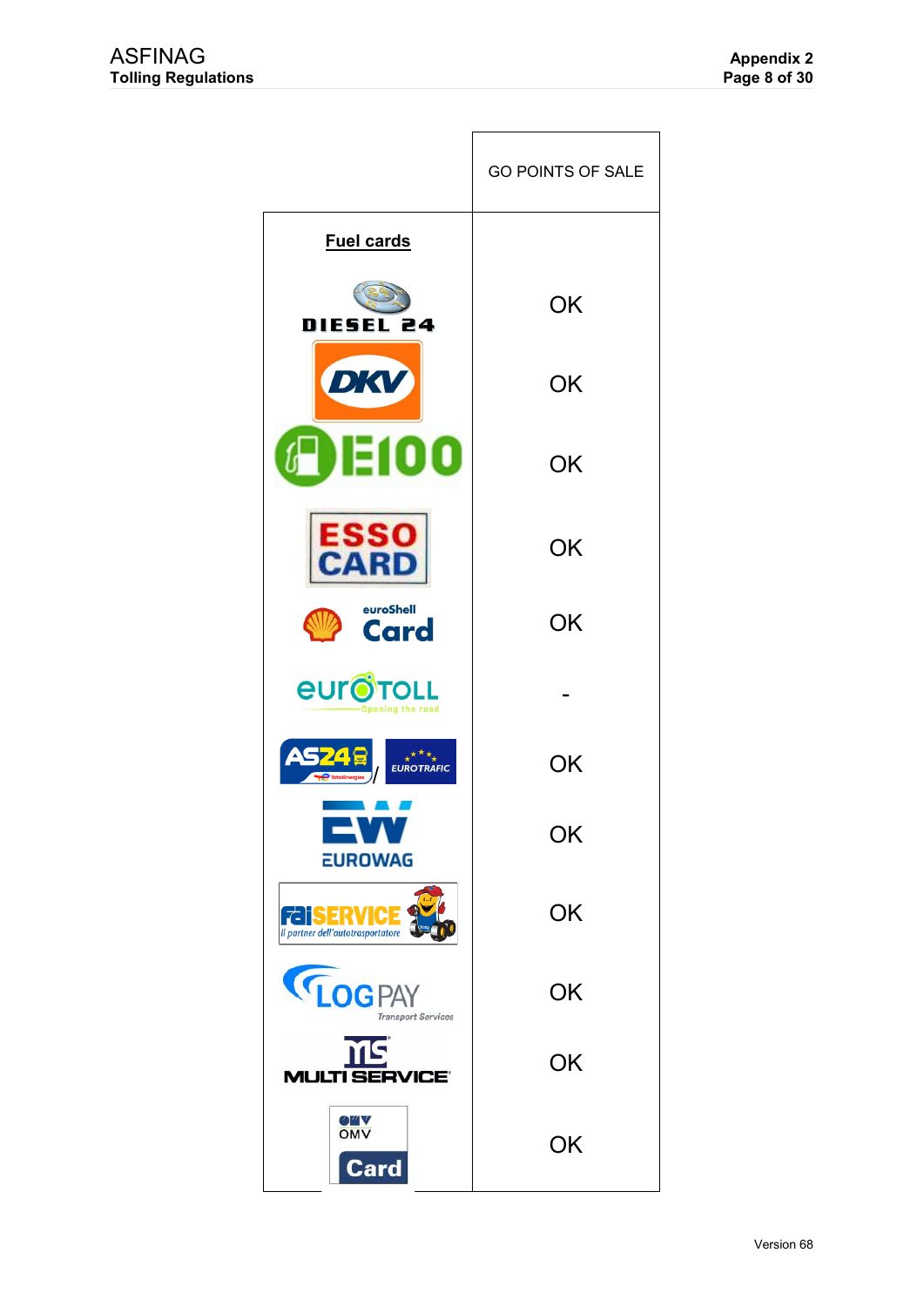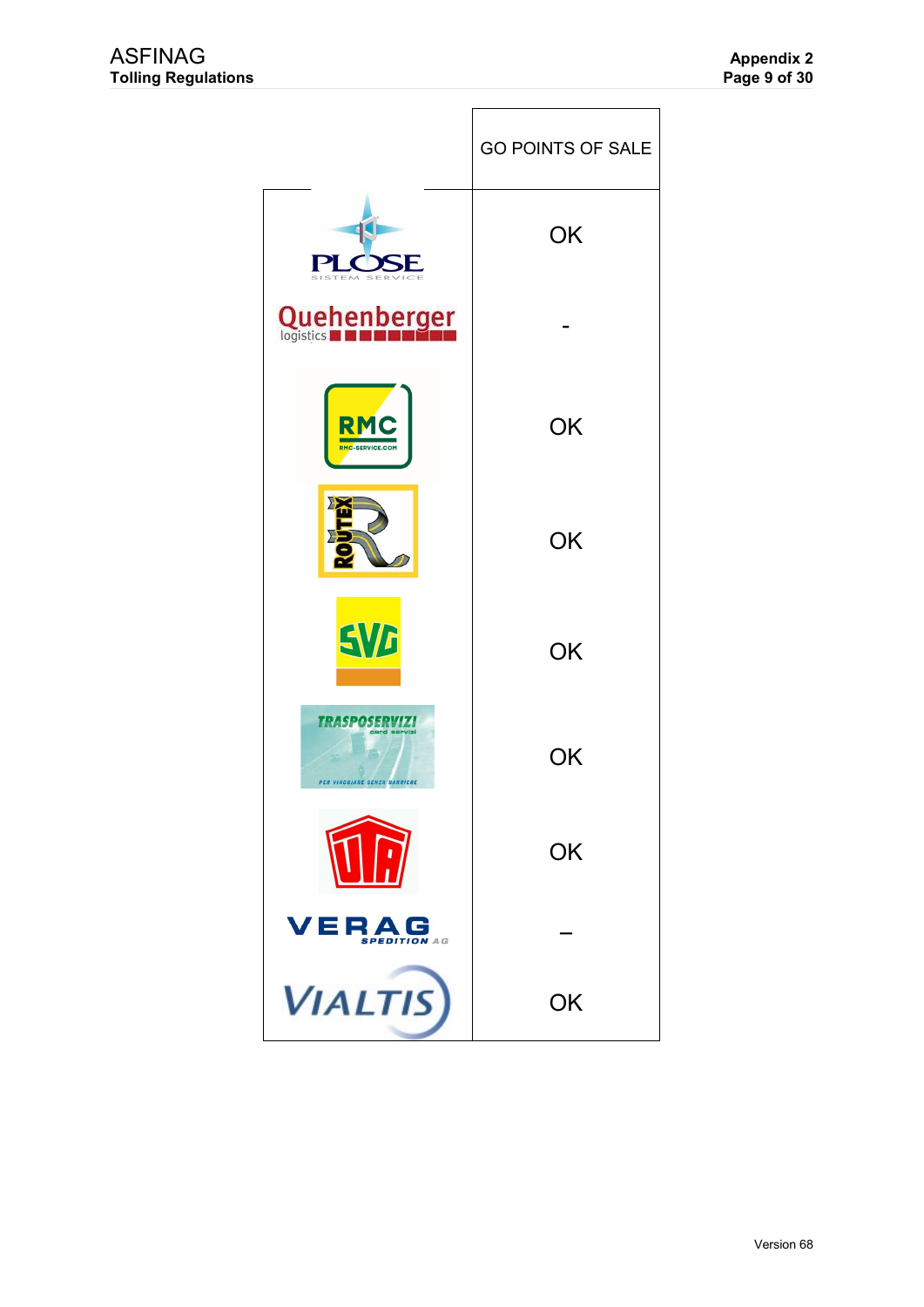- <span id="page-9-0"></span>3.1.2 The following means of payment are accepted at ASFINAG CUSTOMER SERVICE and online
- 3.1.2.1 Acceptance in connection with GO-Boxes

Changes of payment methods requested in written form and via telephone as well as written orders for GO-Boxes for the postpaid procedure are accepted via the ASFINAG CUSTOMER SERVICE and online.

|                                          |           | Change of means of<br>payment | GO-Box<br>orders | Payment via<br>Internet $1)$ |                             |  |
|------------------------------------------|-----------|-------------------------------|------------------|------------------------------|-----------------------------|--|
|                                          | Internet  | in writing                    | in writing       | via debit card               | via<br>Postpaid<br>contract |  |
| <b>Direct</b><br>payment                 |           |                               |                  |                              |                             |  |
| $\boldsymbol{\epsilon}$<br><b>Direkt</b> |           | <b>OK</b>                     | OK               |                              | <b>OK</b>                   |  |
| <b>Credit cards</b>                      |           |                               |                  |                              |                             |  |
| <b>AMERICAN</b><br><b>EXPRESS</b><br>®   | <b>OK</b> | <b>OK</b>                     | <b>OK</b>        | <b>OK</b>                    | <b>OK</b>                   |  |
| Diners Club<br><b>INTERNATIONAL®</b>     | <b>OK</b> | <b>OK</b>                     | <b>OK</b>        | <b>OK</b>                    | <b>OK</b>                   |  |
|                                          | <b>OK</b> | <b>OK</b>                     | <b>OK</b>        | <b>OK</b>                    | <b>OK</b>                   |  |
| <b>VISA</b>                              | <b>OK</b> | <b>OK</b>                     | <b>OK</b>        | <b>OK</b>                    | <b>OK</b>                   |  |

 $1)$  For details on payment by debit and credit cards online, please refer to item [3.4.6](#page-29-0) of this Appendix.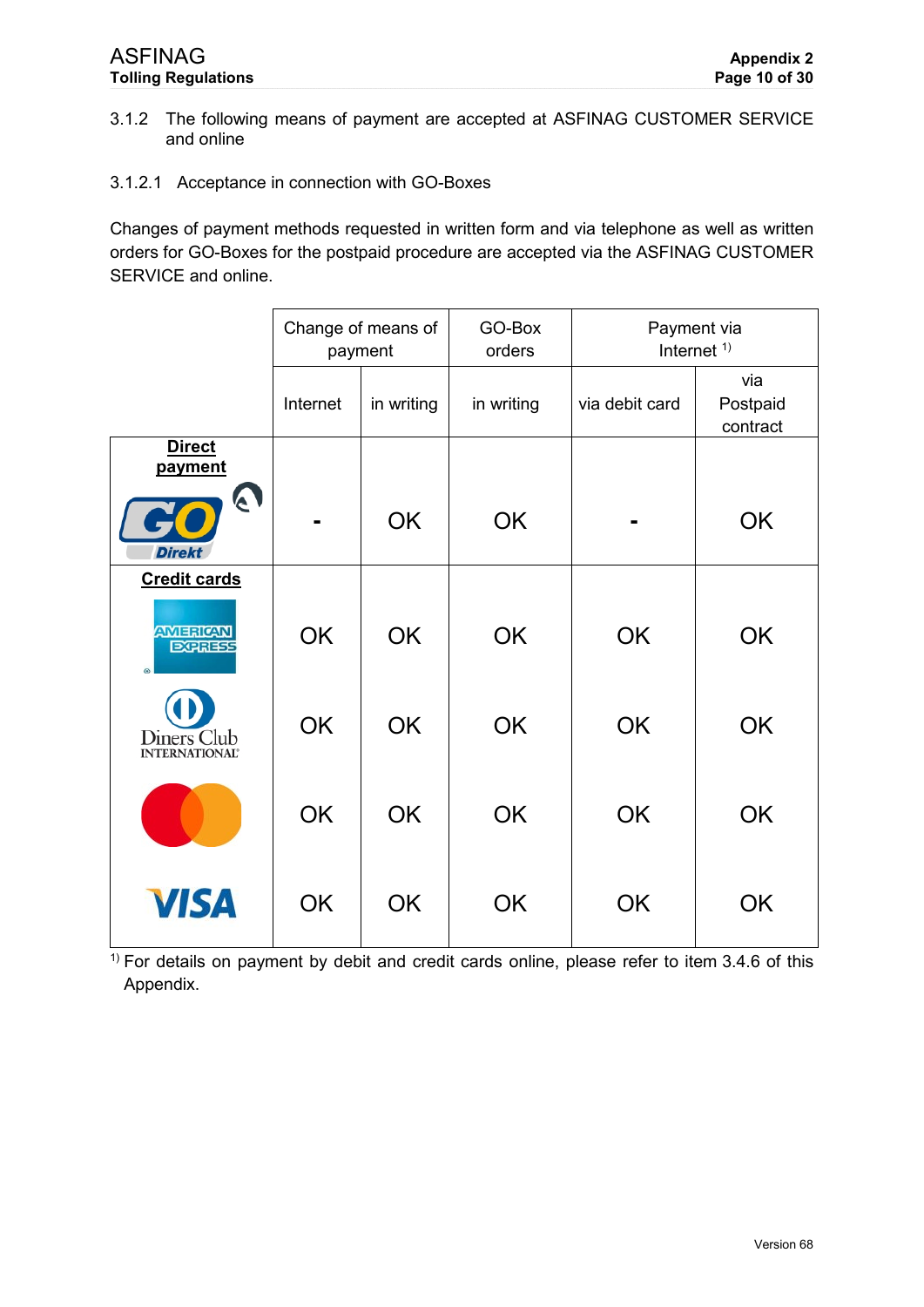|                                                                 |           | Change of means of<br>payment | GO-Box<br>orders | Payment via<br>Internet <sup><math>1</math></sup> |                             |
|-----------------------------------------------------------------|-----------|-------------------------------|------------------|---------------------------------------------------|-----------------------------|
|                                                                 | Internet  | in writing                    | in writing       | via debit card                                    | via<br>Postpaid<br>contract |
| <b>Fuel cards</b>                                               |           |                               |                  |                                                   |                             |
| DIESEL 24                                                       | OK        | <b>OK</b>                     | <b>OK</b>        | OK                                                | OK                          |
| DKV                                                             | OK        | OK                            | <b>OK</b>        | <b>OK</b>                                         | <b>OK</b>                   |
| DO                                                              | <b>OK</b> | <b>OK</b>                     | OK               | OK                                                | OK                          |
| <b>ESSO</b><br>ARD                                              | OK        | OK                            | <b>OK</b>        | <b>OK</b>                                         | OK                          |
| euroShell<br><b>Card</b>                                        | OK        | <b>OK</b>                     | OK               |                                                   | OK                          |
| eur<br><b>Opening the road</b>                                  | OK        | OK                            | OK               | OK                                                | OK                          |
| <b>AS74 F</b><br>$\star^{\star\star\star}$<br><b>EUROTRAFIC</b> | OK        | OK                            | OK               | OK                                                | OK                          |
| <b>EUROWAG</b>                                                  | OK        | OK                            | OK               | OK                                                | OK                          |
| 7-i<br>Il partner dell'autotrasportatore                        | OK        | OK                            | OK               | OK                                                | OK                          |

<sup>1)</sup>Details on payment with fuel cards via the internet can be found under item 3.4.6 of this Appendix.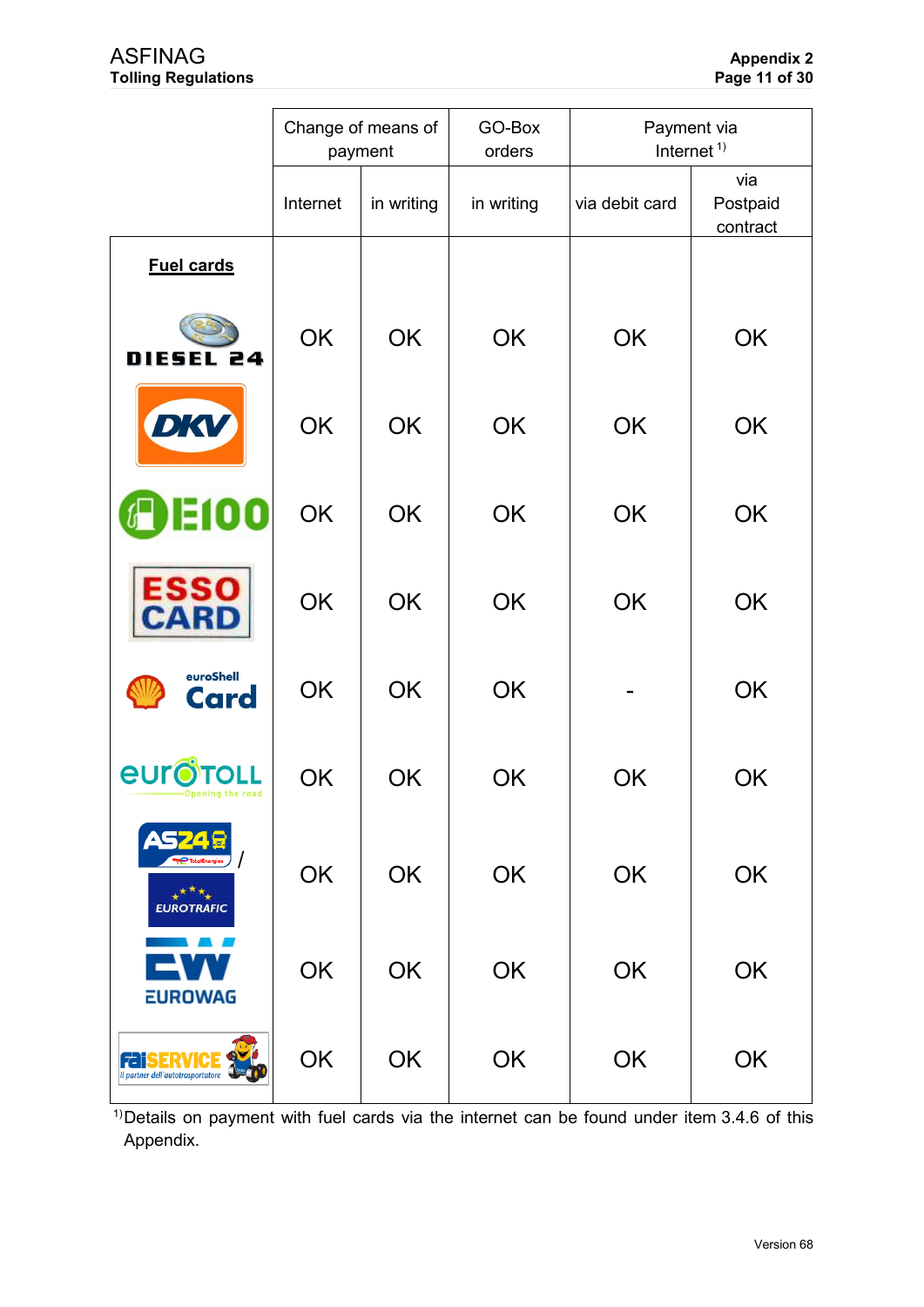|                                                          |          | Change of means of<br>payment | GO-Box<br>orders | Payment via<br>Internet <sup><math>1</math></sup> |                             |  |
|----------------------------------------------------------|----------|-------------------------------|------------------|---------------------------------------------------|-----------------------------|--|
|                                                          | Internet | in writing                    | in writing       | via debit card                                    | via<br>Postpaid<br>contract |  |
| <b>Fuel cards</b>                                        |          |                               |                  |                                                   |                             |  |
| <b>LOGPAY</b><br><b>Transport Services</b>               | OK       | OK                            | OK               | OK                                                | OK                          |  |
| MS<br><b>MULTI SERVICE</b>                               | OK       | <b>OK</b>                     | <b>OK</b>        | OK                                                | OK                          |  |
| <b>OMA</b><br><b>Card</b>                                | OK       | <b>OK</b>                     | <b>OK</b>        | OK                                                | OK                          |  |
| Р                                                        | OK       | <b>OK</b>                     | <b>OK</b>        |                                                   | OK                          |  |
| Quehenberger<br>logistics                                | OK       | OK                            | <b>OK</b>        | OK                                                | <b>OK</b>                   |  |
| RMC-SERVICE.COM                                          | OK       | OK                            | OK               | OK                                                | OK                          |  |
|                                                          | OK       | OK                            | OK               | OK                                                | OK                          |  |
| EVG                                                      | OK       | OK                            | OK               | OK                                                | OK                          |  |
| アフトソンバイン<br>card servizi<br>PER VIAGGIARE SENZA BARRIERE | OK       | OK                            | OK               | OK                                                | OK                          |  |

<sup>1)</sup>Details on payment with fuel cards via the internet can be found under item 3.4.6 of this Appendix.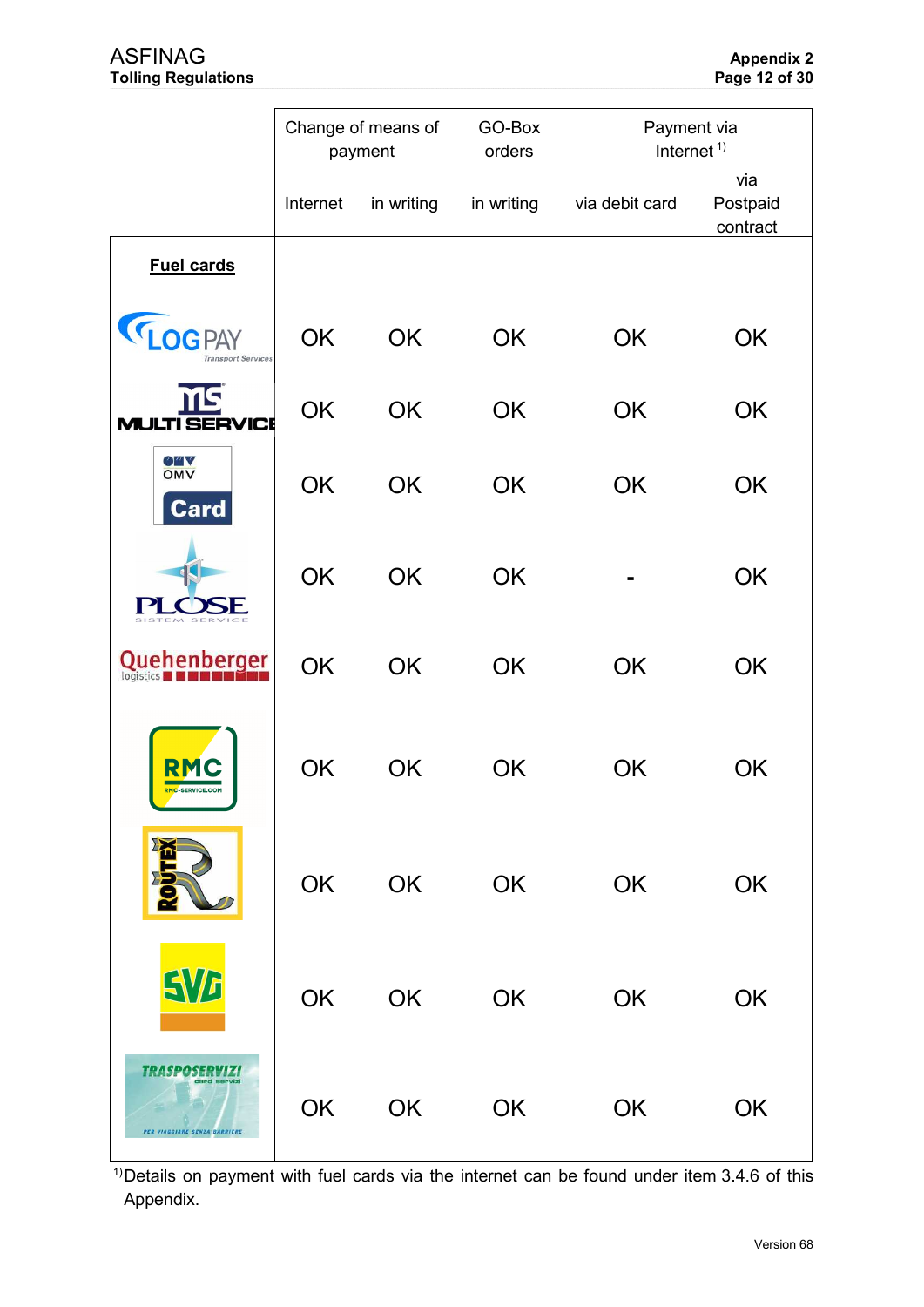|                             | Change of means of<br>payment |            | GO-Box<br>orders | Payment via<br>Internet <sup><math>1)</math></sup> |                             |
|-----------------------------|-------------------------------|------------|------------------|----------------------------------------------------|-----------------------------|
|                             | Internet                      | in writing | in writing       | via debit card                                     | via<br>Postpaid<br>contract |
| <b>Fuel cards</b>           |                               |            |                  |                                                    |                             |
|                             | <b>OK</b>                     | <b>OK</b>  | <b>OK</b>        | <b>OK</b>                                          | <b>OK</b>                   |
| VERAG<br><b>PEDITION</b> AG | <b>OK</b>                     | <b>OK</b>  | <b>OK</b>        | <b>OK</b>                                          | <b>OK</b>                   |
| <b>VIALTIS</b>              | OK                            | <b>OK</b>  | <b>OK</b>        | <b>OK</b>                                          | OK                          |

 $\frac{1}{1}$  Details on payment with fuel cards via the internet can be found under item 3.4.6 of this Appendix.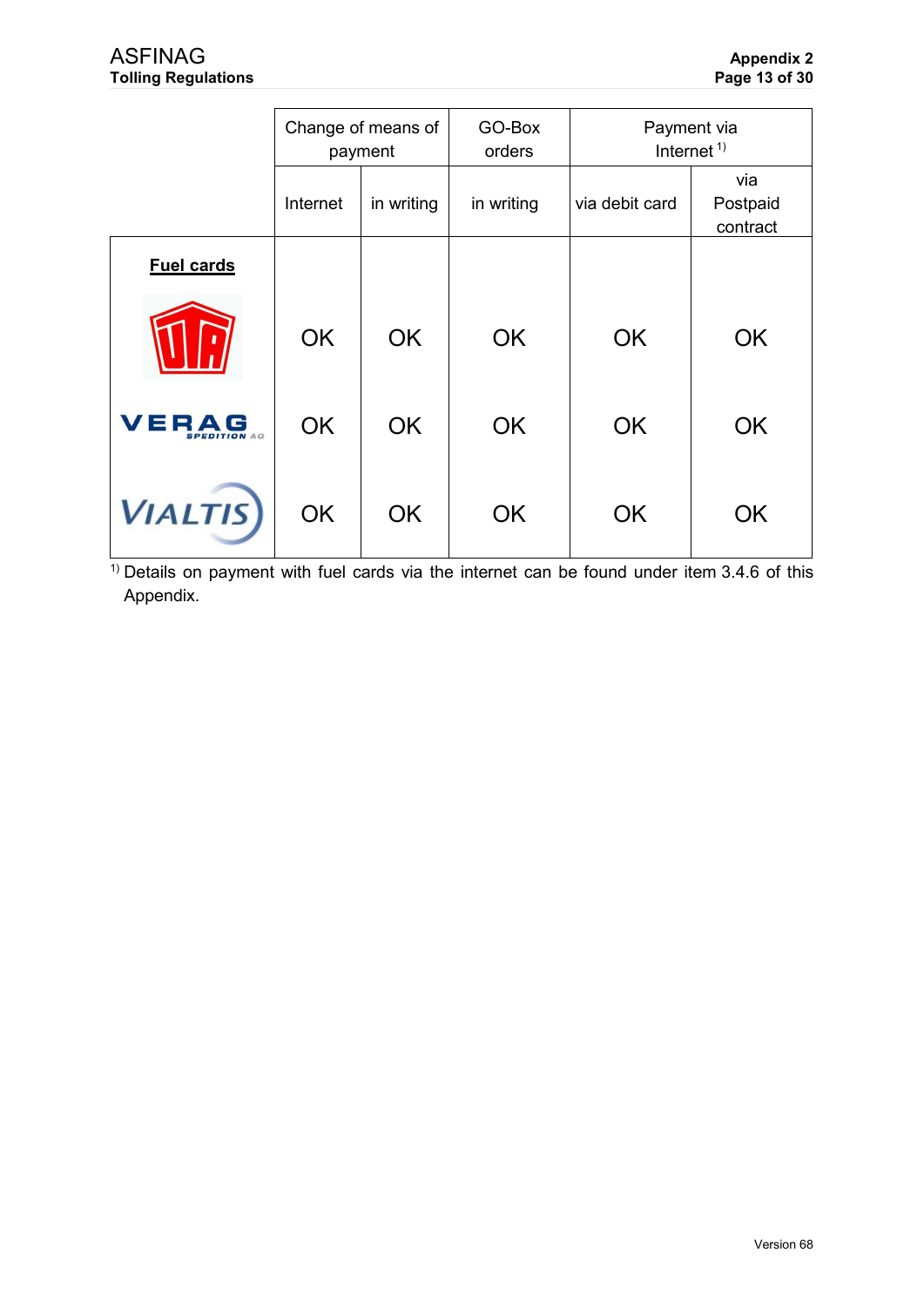# 3.1.2.2 Acceptance with on-board units from the Swiss HVF system

Contracts in connection with on-board units from the Swiss HVF system can only be concluded via ASFINAG CUSTOMER SERVICE (by letter, fax or scanned in as an e-mail) with a duly completed form or via the SelfCare portal.

|                                                     | Change of means of<br>payment |            | <b>TRIPON or</b><br>Emotach<br>orders | Internet <sup><math>1</math></sup> | Payment via                 |
|-----------------------------------------------------|-------------------------------|------------|---------------------------------------|------------------------------------|-----------------------------|
|                                                     | Internet                      | in writing | in writing                            | via debit card                     | via<br>Postpaid<br>contract |
| <b>Direct</b><br>payment<br>$\boldsymbol{\epsilon}$ |                               |            |                                       |                                    |                             |
| E<br><b>Direkt</b>                                  |                               | <b>OK</b>  | <b>OK</b>                             |                                    | <b>OK</b>                   |
| <b>Credit cards</b>                                 |                               |            |                                       |                                    |                             |
| <b>AMERICAN</b><br><b>ECRRESS</b>                   | <b>OK</b>                     | <b>OK</b>  |                                       | <b>OK</b>                          | <b>OK</b>                   |
| Diners Club<br><b>INTERNATIONAL®</b>                | <b>OK</b>                     | <b>OK</b>  |                                       | <b>OK</b>                          | <b>OK</b>                   |
|                                                     | <b>OK</b>                     | <b>OK</b>  |                                       | <b>OK</b>                          | <b>OK</b>                   |
| <b>VISA</b>                                         | <b>OK</b>                     | <b>OK</b>  |                                       | <b>OK</b>                          | <b>OK</b>                   |

 $1)$  For details on payment by debit and credit cards online, please refer to item [3.4.6](#page-29-0) of this Appendix.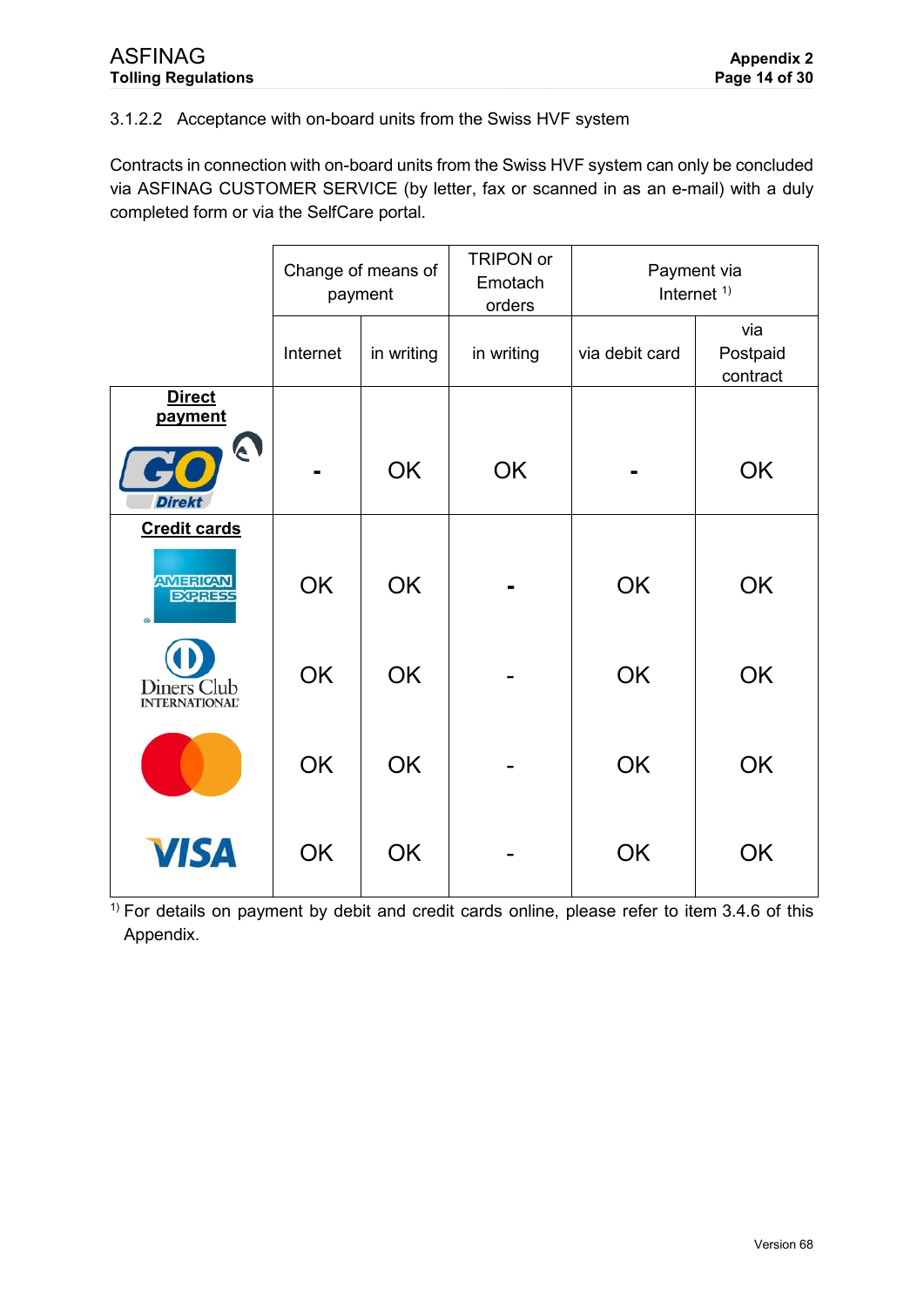|                                                                   |           | Change of means<br>of payment | <b>TRIPON or</b><br>Emotach<br>orders | Payment via<br>Internet <sup>1)</sup> |                             |  |
|-------------------------------------------------------------------|-----------|-------------------------------|---------------------------------------|---------------------------------------|-----------------------------|--|
|                                                                   | Internet  | in writing                    | in writing                            | via debit card                        | via<br>Postpaid<br>contract |  |
| <b>Fuel cards</b>                                                 |           |                               |                                       |                                       |                             |  |
| DIESEL 24                                                         | <b>OK</b> | <b>OK</b>                     | <b>OK</b>                             | <b>OK</b>                             | <b>OK</b>                   |  |
| DKV                                                               | <b>OK</b> | <b>OK</b>                     | <b>OK</b>                             | <b>OK</b>                             | OK                          |  |
| 100<br>о                                                          | <b>OK</b> | <b>OK</b>                     | <b>OK</b>                             | <b>OK</b>                             | OK                          |  |
| ESSO<br>CARI                                                      | <b>OK</b> | <b>OK</b>                     | <b>OK</b>                             | <b>OK</b>                             | OK                          |  |
| euroShell<br>Card                                                 | <b>OK</b> | <b>OK</b>                     | <b>OK</b>                             |                                       | OK                          |  |
| <b><i><u>EULOTOLL</u></i></b>                                     | <b>OK</b> | OK                            | OK                                    | OK                                    | OK                          |  |
| TotalEnergies )<br>$\star^{\star\star}\star$<br><b>EUROTRAFIC</b> | OK        | OK                            | OK                                    | OK                                    | OK                          |  |
| <b>EUROWAG</b>                                                    | OK        | OK                            | OK                                    | OK                                    | OK                          |  |
| Il partner dell'autotrasportatore                                 | OK        | OK                            | OK                                    | OK                                    | OK                          |  |

<sup>1)</sup> Details on payment with fuel cards via the internet can be found under item 3.4.6 of this Appendix.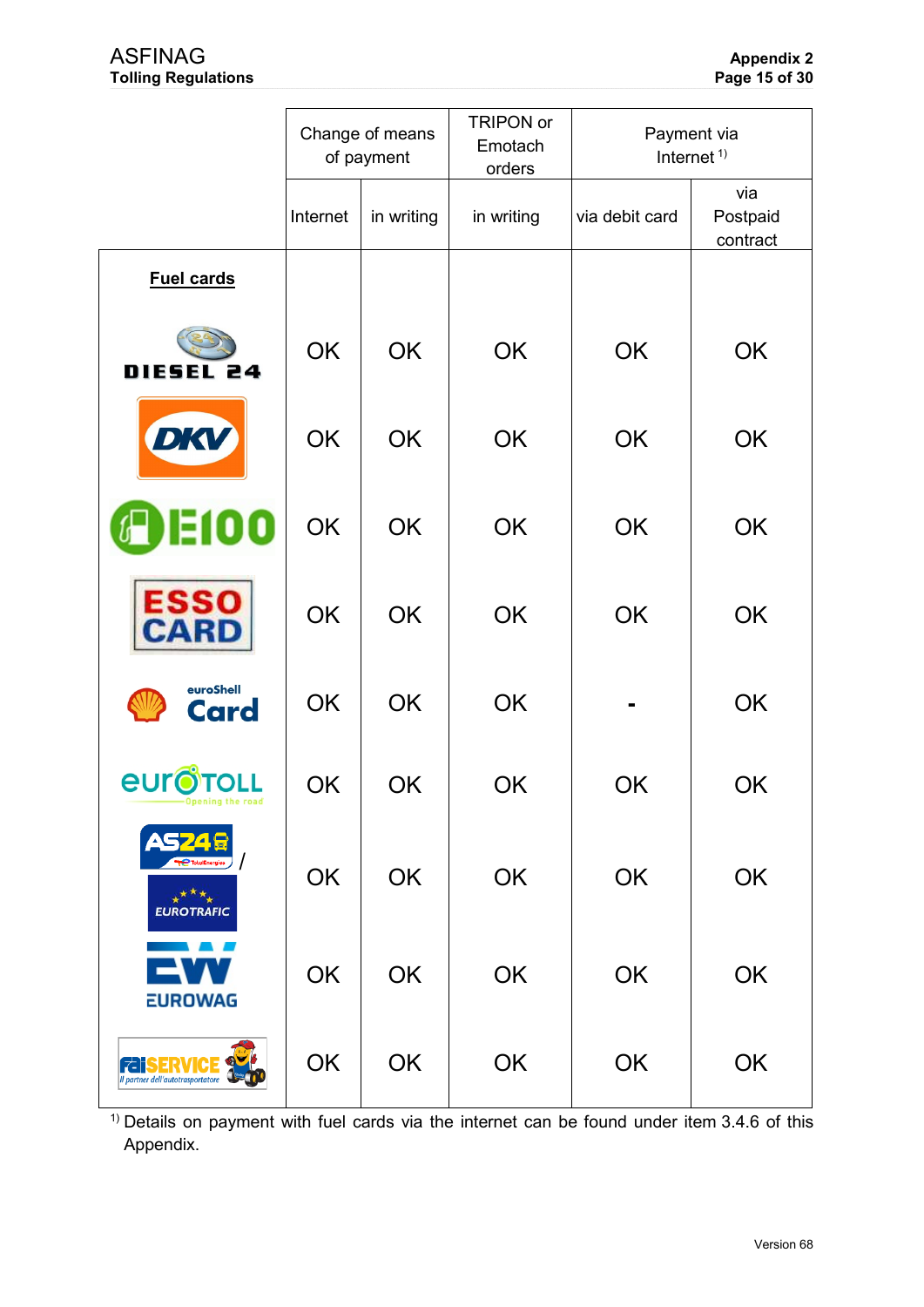|                                            |           | Change of means<br>of payment | TRIPON or<br>Emotach<br>orders | Payment via<br>Internet <sup>1)</sup> |                             |  |
|--------------------------------------------|-----------|-------------------------------|--------------------------------|---------------------------------------|-----------------------------|--|
|                                            | Internet  | in writing                    | in writing                     | via debit card                        | via<br>Postpaid<br>contract |  |
| <b>Fuel cards</b>                          |           |                               |                                |                                       |                             |  |
| <b>LOGPAY</b><br><b>Transport Services</b> | <b>OK</b> | <b>OK</b>                     | OK                             | OK                                    | OK                          |  |
| MS<br><b>MULTI SERVICE'</b>                | <b>OK</b> | <b>OK</b>                     | OK                             | OK                                    | OK                          |  |
| <b>OMA</b><br><b>Card</b>                  | OK        | OK                            | OK                             | <b>OK</b>                             | OK                          |  |
|                                            | OK        | <b>OK</b>                     | OK                             |                                       | OK                          |  |
| Quehenberger<br>logistics                  | OK        | <b>OK</b>                     | OK                             | OK                                    | OK                          |  |
| <b>2</b>                                   | OK        | OK                            | OK                             | OK                                    | OK                          |  |
| <b>RMC</b><br>RMC-SERVICE.COM              | OK        | OK                            | OK                             | OK                                    | OK                          |  |
| <b>SVB</b>                                 | OK        | OK                            | OK                             | OK                                    | OK                          |  |

<sup>1)</sup> Details on payment with fuel cards online can be found under item 3.4.6 of this Appendix.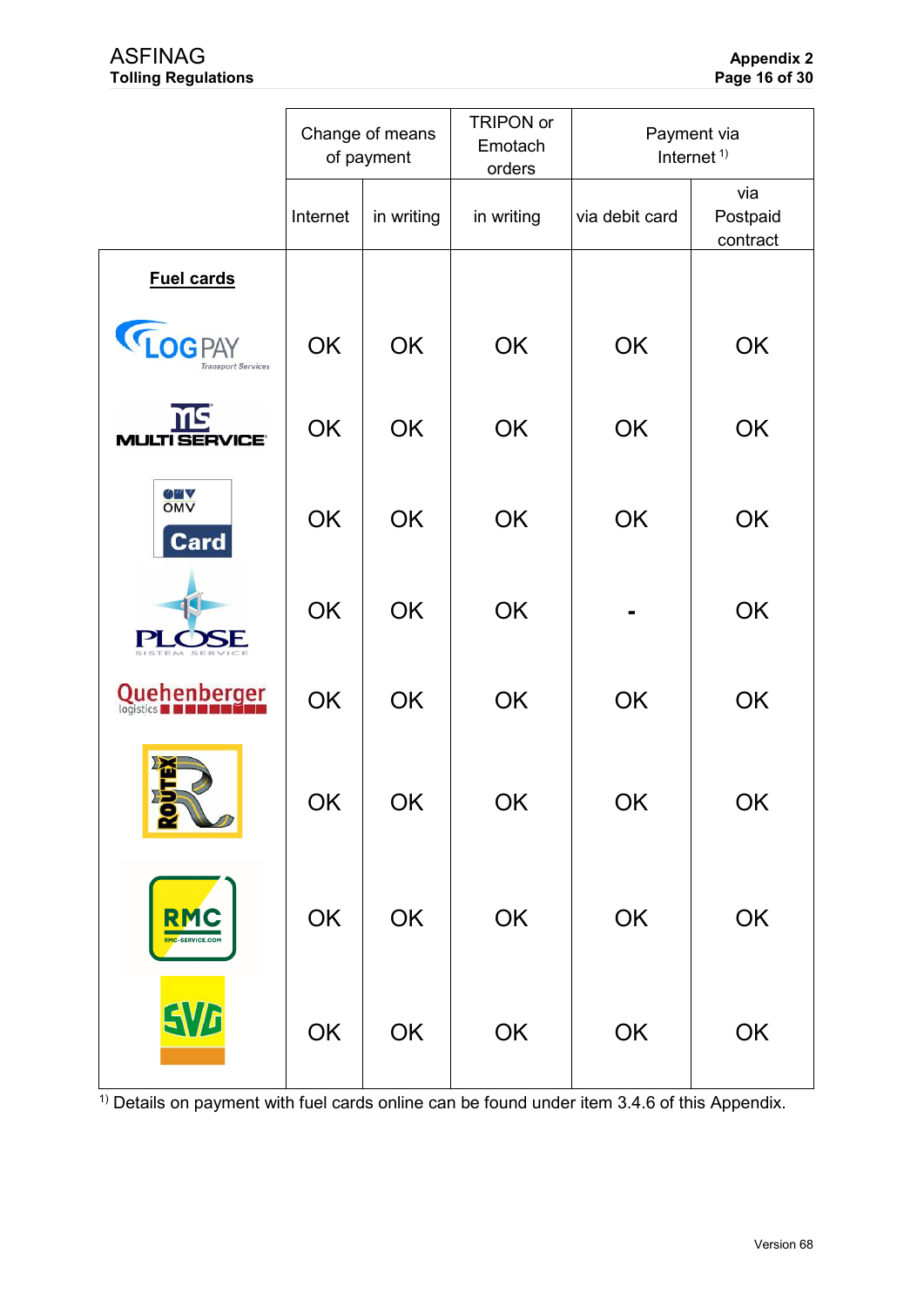|                                         | Change of means<br>of payment |            | TRIPON or<br>Emotach<br>orders | Payment via<br>Internet <sup><math>1)</math></sup> |                             |  |
|-----------------------------------------|-------------------------------|------------|--------------------------------|----------------------------------------------------|-----------------------------|--|
|                                         | Internet                      | in writing | in writing                     | via debit card                                     | via<br>Postpaid<br>contract |  |
| <b>Fuel cards</b>                       |                               |            |                                |                                                    |                             |  |
| TY STAS<br>PER VIAGGIARE SENZA BARRIERE | <b>OK</b>                     | <b>OK</b>  | <b>OK</b>                      | OK                                                 | <b>OK</b>                   |  |
|                                         | <b>OK</b>                     | <b>OK</b>  | <b>OK</b>                      | OK                                                 | <b>OK</b>                   |  |
| VER<br>$\Delta$<br><b>PEDITION AG</b>   | <b>OK</b>                     | <b>OK</b>  | <b>OK</b>                      | <b>OK</b>                                          | <b>OK</b>                   |  |
| <b>VIALTIS</b>                          | <b>OK</b>                     | <b>OK</b>  | <b>OK</b>                      | OK                                                 | OK                          |  |

<sup>1)</sup> Details on payment with fuel cards via the internet can be found under item 3.4.6 of this Appendix.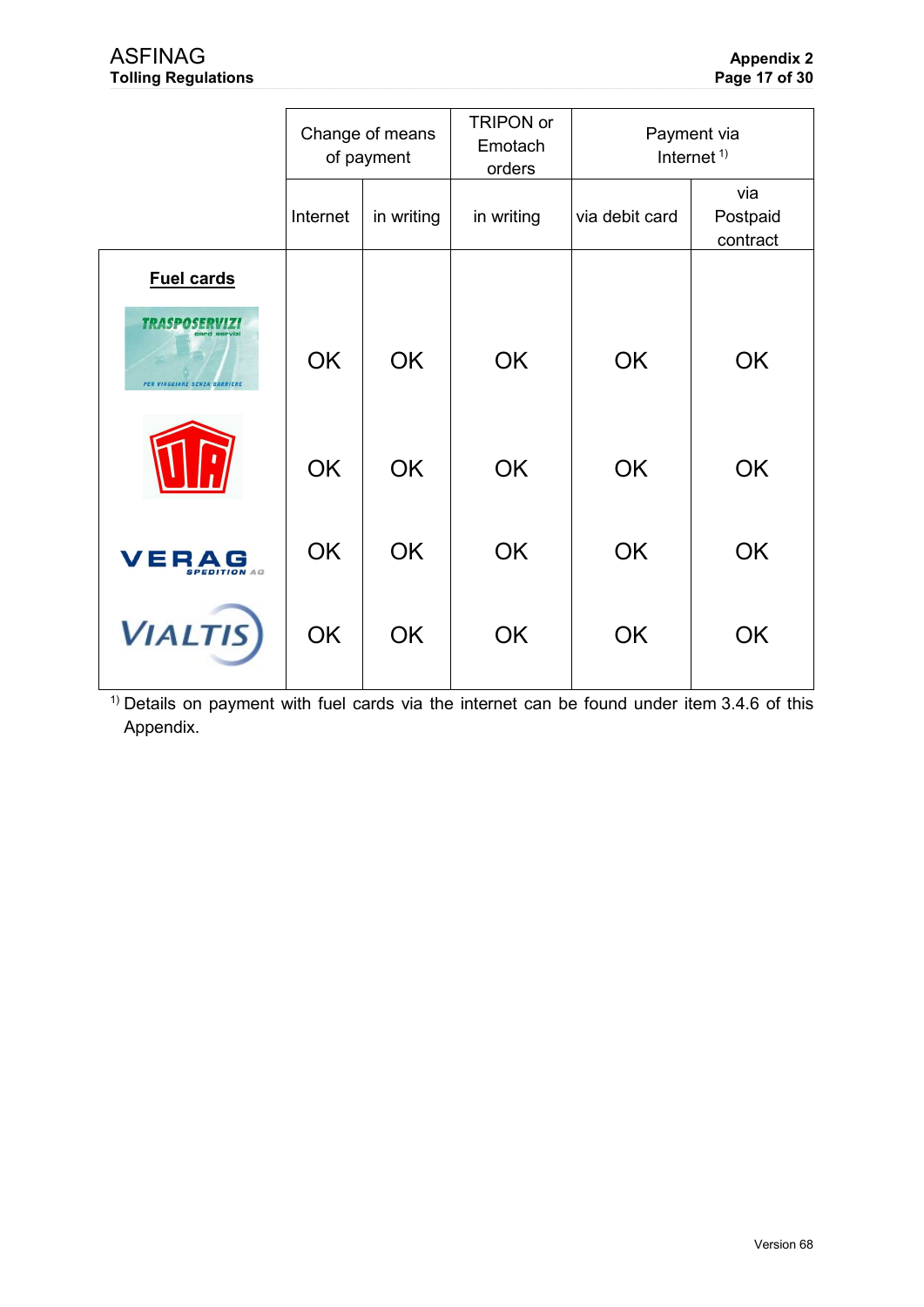## 3.1.2.3 Acceptance in connection with TOLL2GO on-board units

Contracts in connection with TOLL2GO on-board units can only be concluded via the ASFINAG SelfCare portal.

|                                        | Change of means of<br>payment |            | TOLL2GO orders    |                             | Payment via<br>Internet $1)$ |                             |
|----------------------------------------|-------------------------------|------------|-------------------|-----------------------------|------------------------------|-----------------------------|
|                                        | Internet                      | in writing | via debit<br>card | via<br>postpaid<br>contract | via debit<br>card            | via<br>postpaid<br>contract |
| <b>Direct</b><br>payment               |                               |            |                   |                             |                              |                             |
| A<br><b>Direkt</b>                     |                               | <b>OK</b>  |                   | <b>OK</b>                   |                              | <b>OK</b>                   |
| <b>Credit cards</b>                    |                               |            |                   |                             |                              |                             |
| <b>AMERICAN</b><br><b>EXPRISE</b><br>® | <b>OK</b>                     | <b>OK</b>  | <b>OK</b>         | <b>OK</b>                   | <b>OK</b>                    | <b>OK</b>                   |
| Diners Club<br><b>INTERNATIONAL</b>    | <b>OK</b>                     | <b>OK</b>  | <b>OK</b>         | <b>OK</b>                   | <b>OK</b>                    | <b>OK</b>                   |
|                                        | <b>OK</b>                     | <b>OK</b>  | <b>OK</b>         | <b>OK</b>                   | <b>OK</b>                    | <b>OK</b>                   |
| <b>VISA</b>                            | <b>OK</b>                     | <b>OK</b>  | <b>OK</b>         | <b>OK</b>                   | <b>OK</b>                    | <b>OK</b>                   |

 $\frac{1}{1}$  For details on payment by debit and credit cards online, please refer to item [3.4.6](#page-29-0) of this Appendix.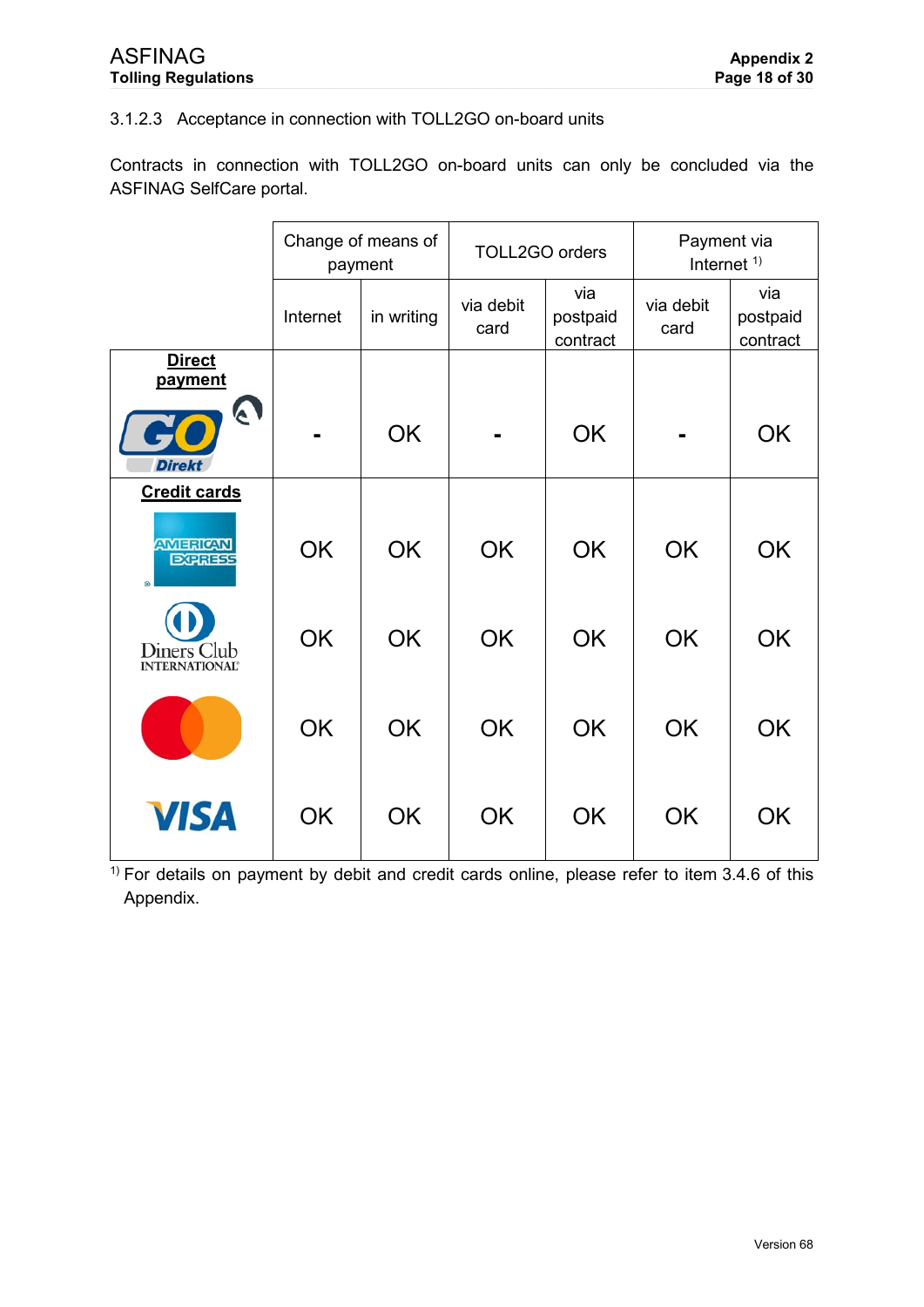|                                                   |           | Change of means<br>of payment | TOLL2GO orders    |                             | Payment via<br>Internet <sup><math>1</math></sup> |                             |
|---------------------------------------------------|-----------|-------------------------------|-------------------|-----------------------------|---------------------------------------------------|-----------------------------|
|                                                   | Internet  | in writing                    | via debit<br>card | via<br>postpaid<br>contract | via debit<br>card                                 | via<br>Postpaid<br>contract |
| <b>Fuel cards</b>                                 |           |                               |                   |                             |                                                   |                             |
| <b>DIESEL</b><br>24                               | OK        | <b>OK</b>                     | <b>OK</b>         | <b>OK</b>                   | <b>OK</b>                                         | <b>OK</b>                   |
| DKV                                               | <b>OK</b> | <b>OK</b>                     | <b>OK</b>         | <b>OK</b>                   | <b>OK</b>                                         | OK                          |
| 00                                                | <b>OK</b> | <b>OK</b>                     | <b>OK</b>         | <b>OK</b>                   | <b>OK</b>                                         | <b>OK</b>                   |
| ESSO<br>CARD                                      | <b>OK</b> | <b>OK</b>                     | <b>OK</b>         | <b>OK</b>                   | <b>OK</b>                                         | <b>OK</b>                   |
| euroShell<br><b>Card</b>                          | <b>OK</b> | <b>OK</b>                     | <b>OK</b>         | <b>OK</b>                   |                                                   | OK                          |
| eurc<br>Opening the road                          | OK        | <b>OK</b>                     | <b>OK</b>         | OK                          | <b>OK</b>                                         | OK                          |
| $\star^{\star\star}\star$<br><b>EUROTRAFIC</b>    | OK        | OK                            | OK                | OK                          | <b>OK</b>                                         | <b>OK</b>                   |
| <b>EUROWAG</b>                                    | OK        | <b>OK</b>                     | OK                | OK                          | <b>OK</b>                                         | <b>OK</b>                   |
| FRV<br>ra il<br>Il partner dell'autotrasportatore | OK        | OK                            | OK                | OK                          | <b>OK</b>                                         | OK                          |

<sup>1)</sup> Details on payment with fuel cards via the internet can be found under item 3.4.6 of this Appendix.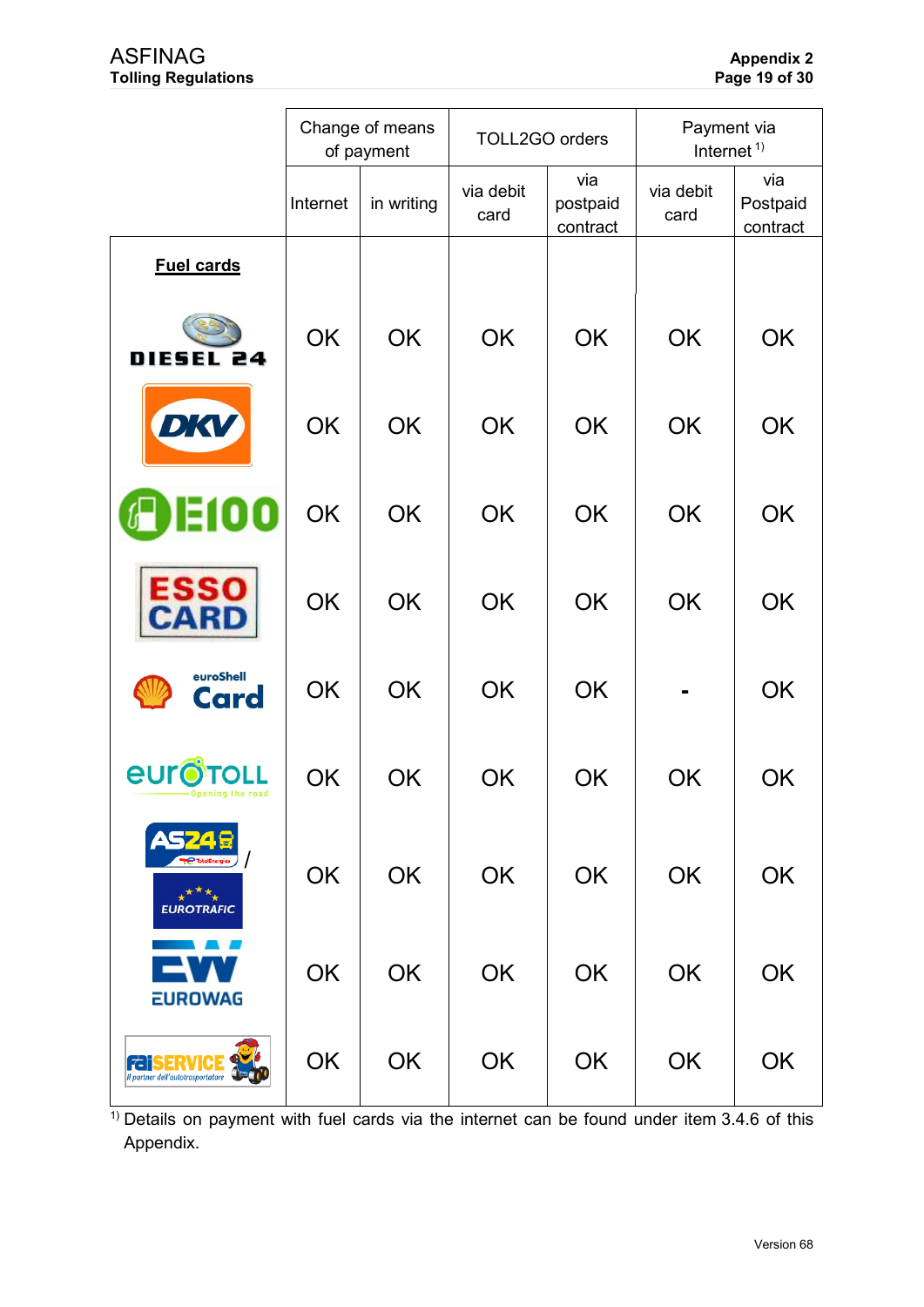|                                            | Change of means<br>of payment |            | TOLL2GO orders    |                             | Payment via<br>Internet <sup>1)</sup> |                             |
|--------------------------------------------|-------------------------------|------------|-------------------|-----------------------------|---------------------------------------|-----------------------------|
|                                            | Internet                      | in writing | via debit<br>card | via<br>postpaid<br>contract | via debit<br>card                     | via<br>Postpaid<br>contract |
| <b>Fuel cards</b>                          |                               |            |                   |                             |                                       |                             |
| <b>LOGPAY</b><br><b>Transport Services</b> | OK                            | OK         | OK                | OK                          | OK                                    | OK                          |
| ms<br><b>MULTI SERVICE®</b>                | OK                            | OK         | OK                | OK                          | OK                                    | OK                          |
| <b>OMA</b><br><b>Card</b>                  | OK                            | OK         | OK                | OK                          | OK                                    | OK                          |
| DE                                         | OK                            | OK         | OK                | OK                          |                                       | OK                          |
| <b>Quehenberger</b>                        | <b>OK</b>                     | OK         | OK                | OK                          |                                       | OK                          |
| RMC<br><b>RMC-SERVICE.COM</b>              | <b>OK</b>                     | <b>OK</b>  | <b>OK</b>         | <b>OK</b>                   | OK                                    | OK                          |
|                                            | OK                            | OK         | OK                | OK                          | OK                                    | OK                          |
| <b>SVA</b>                                 | OK                            | OK         | OK                | OK                          | OK                                    | OK                          |

<sup>1)</sup>Details on payment with fuel cards via the internet can be found under item 3.4.6 of this Appendix.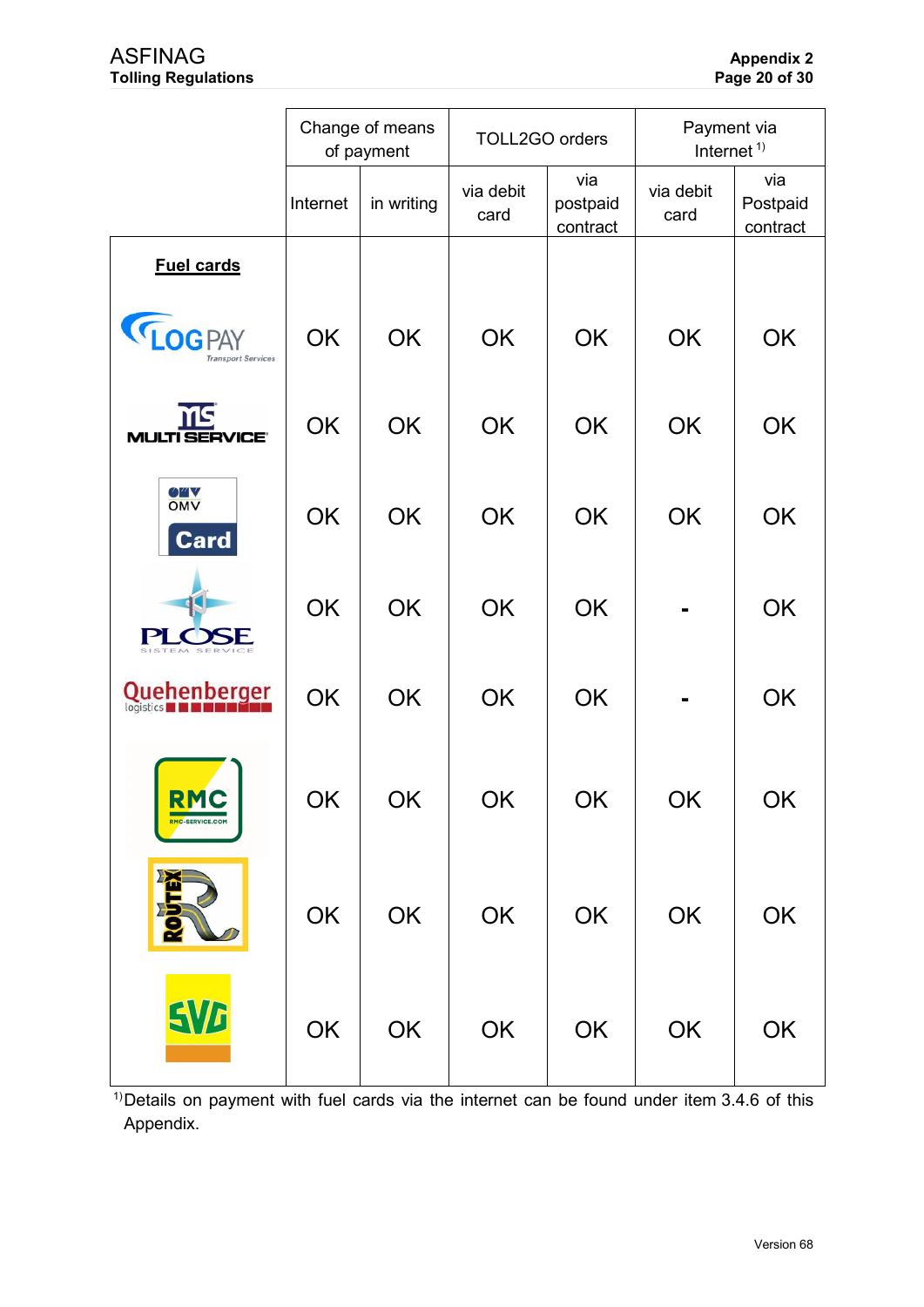|                                                  | Change of means<br>of payment |            | TOLL2GO orders    |                             | Payment via<br>Internet <sup><math>1)</math></sup> |                             |
|--------------------------------------------------|-------------------------------|------------|-------------------|-----------------------------|----------------------------------------------------|-----------------------------|
|                                                  | Internet                      | in writing | via debit<br>card | via<br>postpaid<br>contract | via debit<br>card                                  | via<br>Postpaid<br>contract |
| <b>Fuel cards</b>                                |                               |            |                   |                             |                                                    |                             |
| <b>TRASPOSER</b><br>PER VIAGGIARE SENZA BARRIERE | <b>OK</b>                     | <b>OK</b>  | <b>OK</b>         | <b>OK</b>                   | <b>OK</b>                                          | <b>OK</b>                   |
|                                                  | <b>OK</b>                     | <b>OK</b>  | <b>OK</b>         | <b>OK</b>                   | <b>OK</b>                                          | <b>OK</b>                   |
| VERAG<br><b>SPEDITION AG</b>                     | <b>OK</b>                     | <b>OK</b>  | <b>OK</b>         | <b>OK</b>                   | <b>OK</b>                                          | <b>OK</b>                   |
| <b>VIALTIS</b>                                   | <b>OK</b>                     | <b>OK</b>  | <b>OK</b>         | <b>OK</b>                   | <b>OK</b>                                          | <b>OK</b>                   |

 $<sup>1</sup>$  Details on payment with fuel cards via the internet can be found under item 3.4.6 of this</sup> Appendix.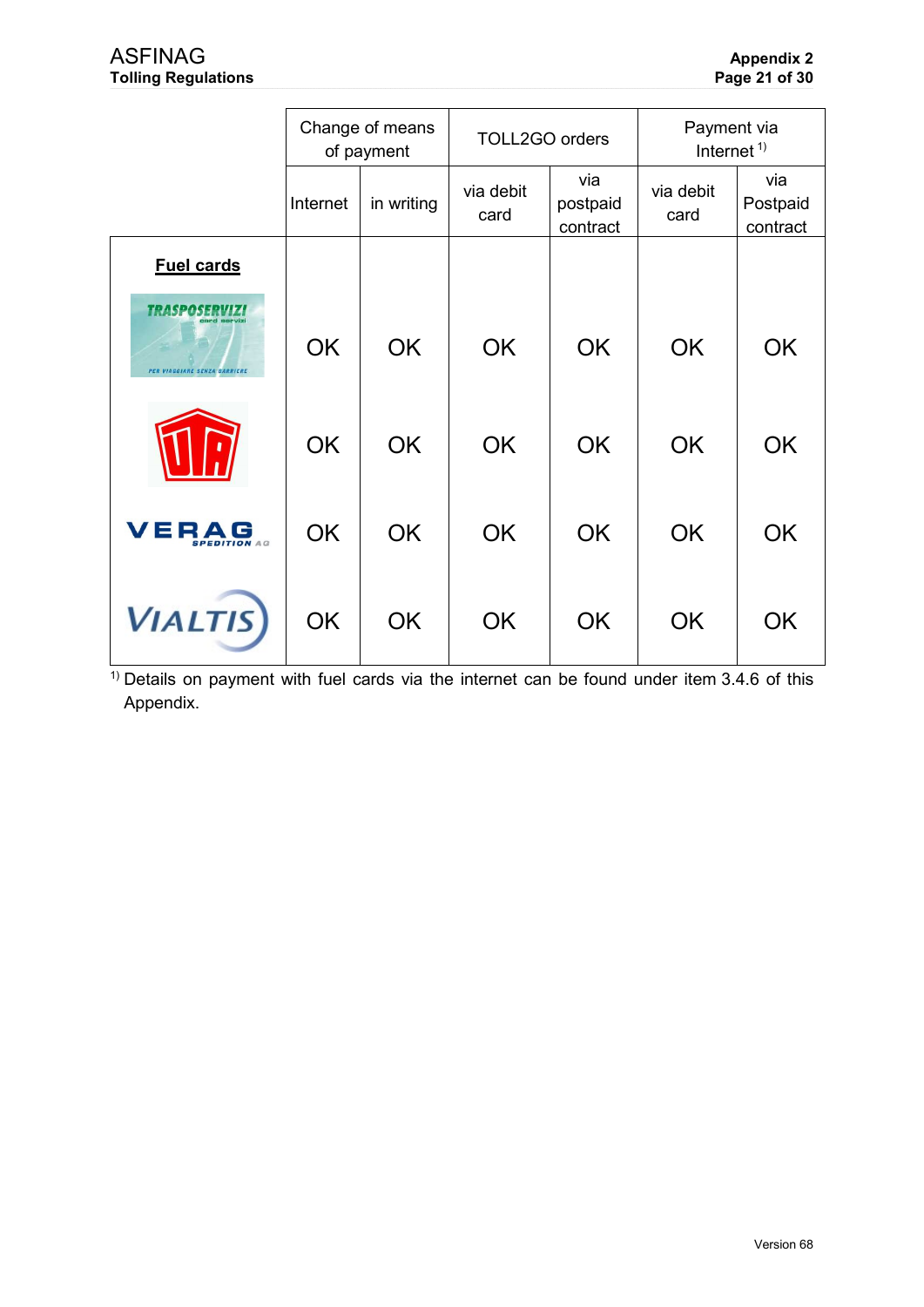# 3.1.2.4 Acceptance in connection with the EasyGo+ Service

Contracts in connection with the EasyGo+ service can only be concluded via the EasyGo toll service providers who offer the EasyGo+ service.

|                    | Type designation<br>of the approved<br><b>OBU</b> | OBU orders<br>from TSP <sup>1)</sup> | Payment<br>in the<br>distribution<br>network | Payment<br>online <sup>2)</sup> |
|--------------------|---------------------------------------------------|--------------------------------------|----------------------------------------------|---------------------------------|
| <b>BroBizz A/S</b> | OBU-4021-01K                                      | <b>OK</b>                            |                                              |                                 |

<sup>1)</sup> TSP ... Toll Service Provider

 $2)$  Details on payment with fuel cards online can be found under item [3.4.6](#page-29-0) of this Appendix.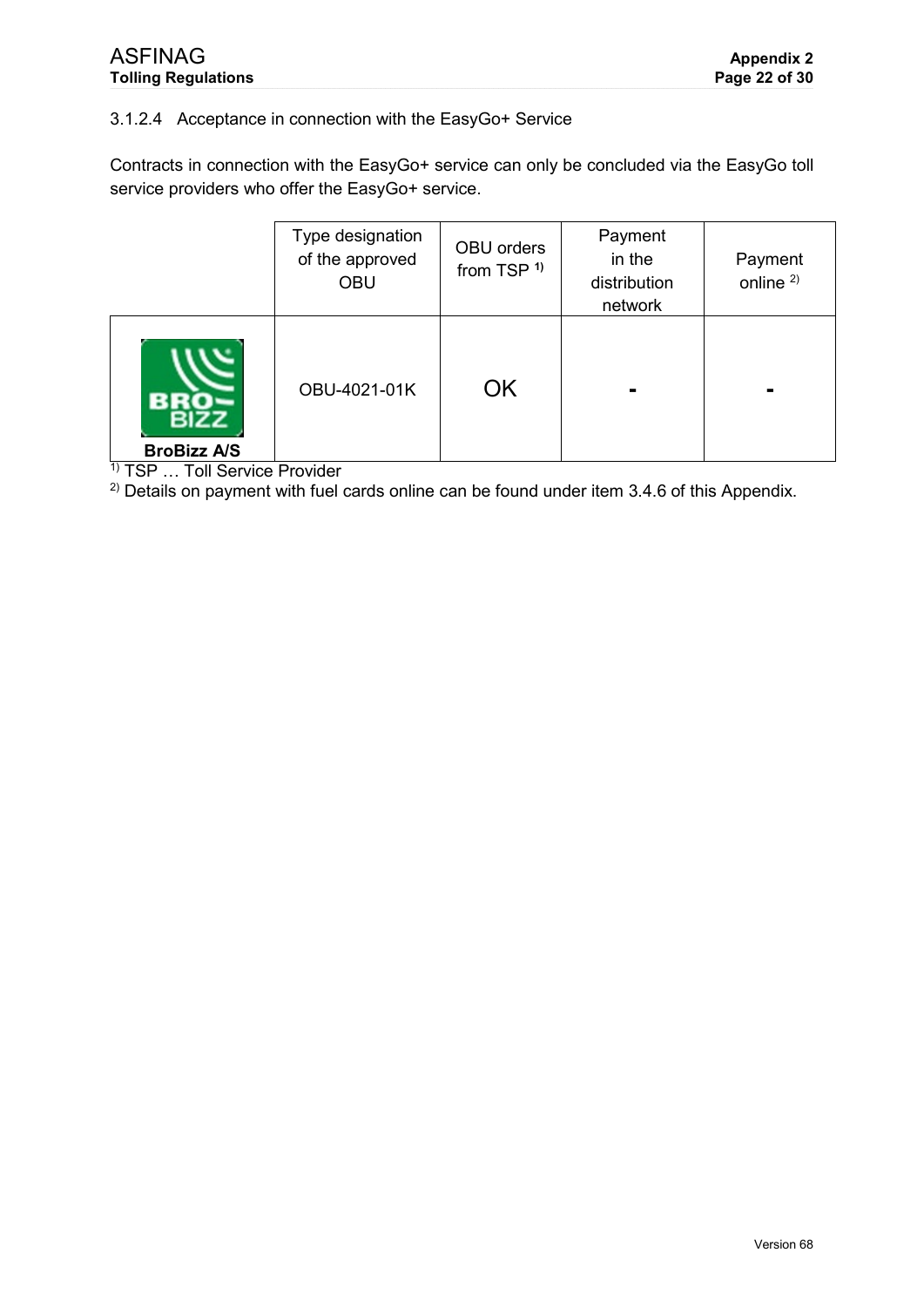## 3.1.2.5 Acceptance in connection with the EETS Service

Contracts in connection with the EETS Service can only be concluded via toll service providers who offer the EETS Service.

|                                                                 | Type designation<br>of the approved<br><b>OBU</b>    | <b>OBU</b> orders<br>in writing from<br>TSP <sup>1)</sup> | Payment<br>in the<br>distribution<br>network | Payment<br>online |
|-----------------------------------------------------------------|------------------------------------------------------|-----------------------------------------------------------|----------------------------------------------|-------------------|
| AS 74 5<br><b>TotalEnergies</b><br><b>AS24 / Total Energies</b> | <b>Sitraffic Sensus</b><br>Unit C3077 (SSU<br>C3077) | OK                                                        |                                              |                   |
| <b>Axxès</b>                                                    | OBU-5310-00A,<br>TS3290/00A,<br>TS3290/00B           | <b>OK</b>                                                 |                                              |                   |
| DKV<br><b>DKV Euro Service</b><br>GmbH & Co. KG                 | OBU-4021-01K<br>or<br><b>SSU C3080-T4E</b>           | <b>OK</b>                                                 |                                              |                   |
| <b><i><u>EULOLOTOLL</u></i></b><br>ening the road<br>Eurotoll   | <b>Sitraffic Sensus</b><br>Unit C3077 (SSU<br>C3077) | <b>OK</b>                                                 |                                              |                   |
| <b>EUROWAG</b>                                                  | Princip U850                                         | <b>OK</b>                                                 |                                              |                   |
| NS.                                                             | Billien OBU 5050                                     | OK                                                        |                                              |                   |
| <b>TELEPASS</b><br>Telepass S.p.A.                              | TLPDM03-HE<br>or<br>ETOLL2ST-1HE                     | OK                                                        |                                              |                   |
| <b>TOLLTICKETS</b>                                              | OBU-5310-00A                                         | OK                                                        |                                              |                   |

<sup>&</sup>lt;sup>1)</sup> TSP ... Toll Service Provider

# **3.2 Prepaid procedure**

3.2.1 The following methods and means of payment are possible in the prepaid procedure: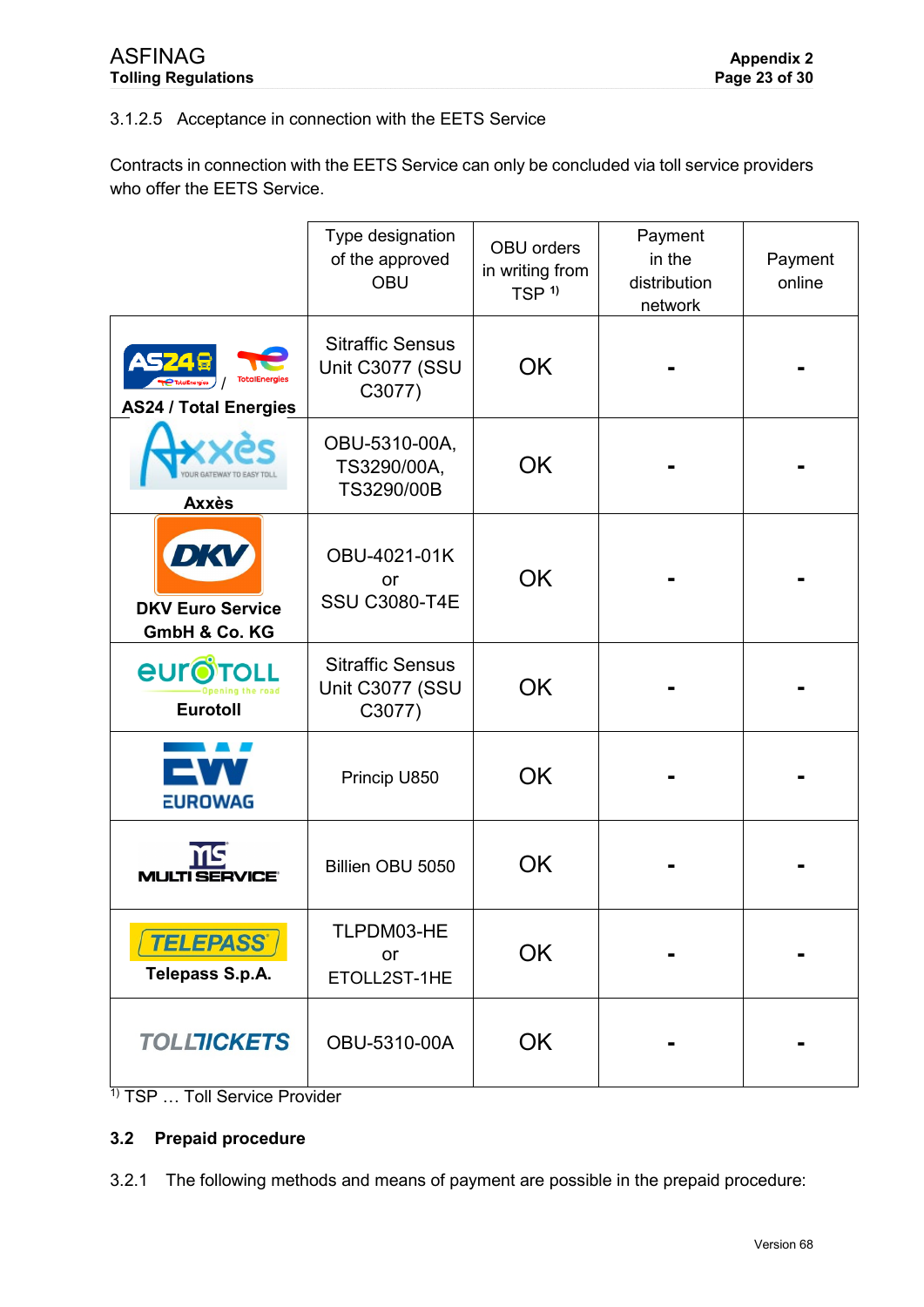

3.2.2 Online payment

In the prepaid procedure, the payment options described under item [3.4.6](#page-29-0) of this Appendix are also available. The methods and means of payment permitted for this purpose are described under the "Online payment" heading in the "Payment via debit card" column in item [3.1.2](#page-9-0) of this Appendix.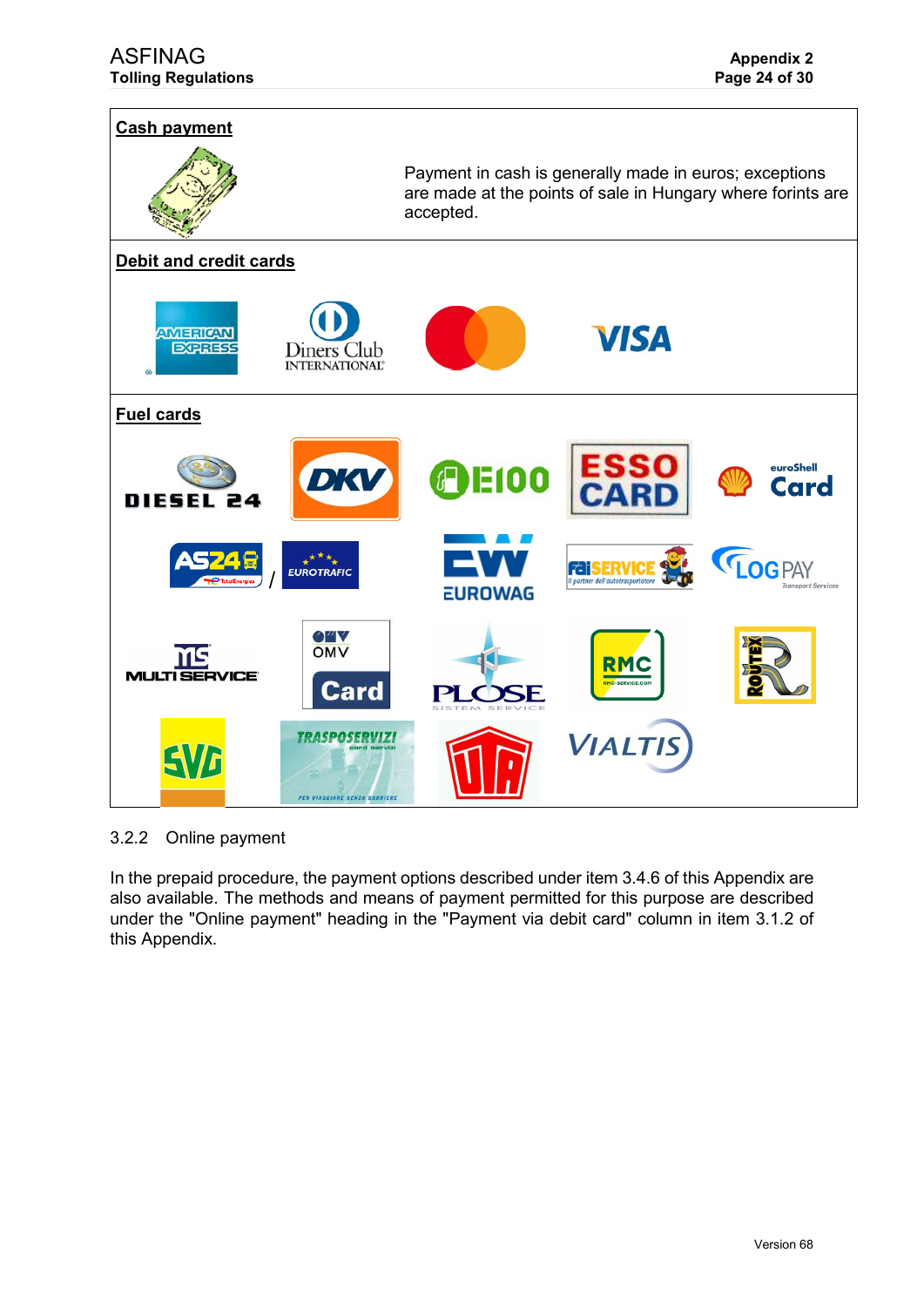# **3.3 Subsequent payment of the toll, substitute toll and security deposit (in the event of entry via a toll enforcement officer)**

The following means of payment are accepted for the respective payments (retroactive payment of the toll, substitute toll and security deposits) when being apprehended by a toll enforcement officer.

|                                        | <b>Retroactive</b><br>payment<br>of the toll | <b>Substitute toll</b> | <b>Security deposit</b> |
|----------------------------------------|----------------------------------------------|------------------------|-------------------------|
| <b>Cash payment</b>                    |                                              |                        |                         |
|                                        | OK                                           | <b>OK</b>              | OK                      |
| Debit and credit<br>cards              |                                              |                        |                         |
| <b>AMERICAN</b><br><b>EXPRESS</b><br>® | <b>OK</b>                                    | <b>OK</b>              | <b>OK</b>               |
| Diners Club<br><b>INTERNATIONAL®</b>   | OK                                           | <b>OK</b>              | <b>OK</b>               |
|                                        | OK                                           | OK                     | <b>OK</b>               |
| <b>VISA</b>                            | OK                                           | <b>OK</b>              | <b>OK</b>               |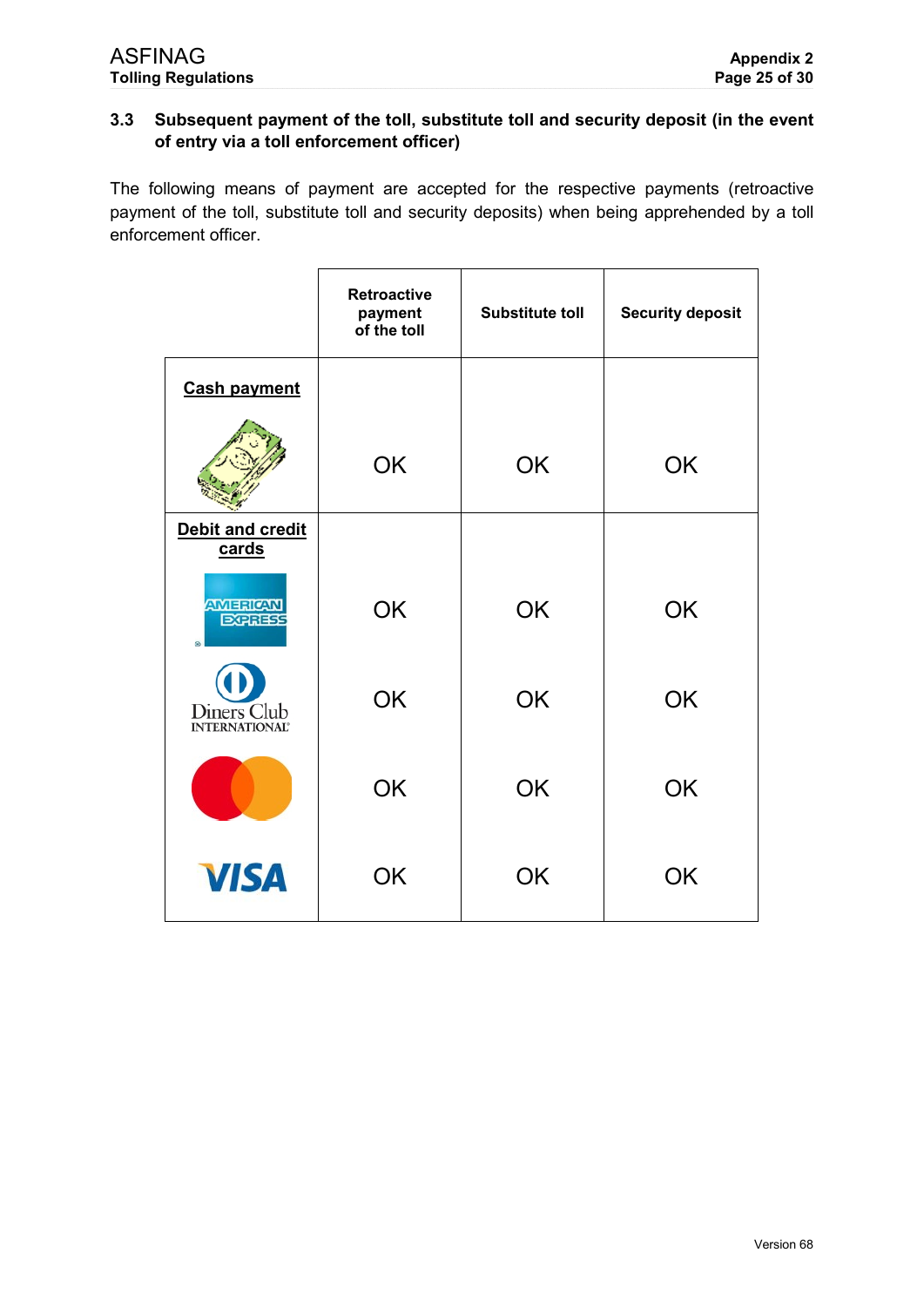|                                            | <b>Retroactive</b><br>payment of the<br>toll | <b>Substitute toll</b> | <b>Security deposit</b> |
|--------------------------------------------|----------------------------------------------|------------------------|-------------------------|
| <b>Fuel cards</b>                          |                                              |                        |                         |
| DIESEL 24                                  | <b>OK</b>                                    | OK                     |                         |
| <b>DKV</b>                                 | <b>OK</b>                                    | <b>OK</b>              |                         |
| ESSO<br>CARD                               | <b>OK</b>                                    | OK                     |                         |
| euroShell<br><b>Card</b>                   | <b>OK</b>                                    | <b>OK</b>              |                         |
| EW<br><b>EUROWAG</b>                       | <b>OK</b>                                    | OK                     |                         |
| <b>LOGPAY</b><br><b>Transport Services</b> | <b>OK</b>                                    | <b>OK</b>              |                         |
| ŃS<br><b>MULTI SERVICE®</b>                | OK                                           | OK                     |                         |
| <b>OMA</b><br>Card                         | OK                                           | OK                     |                         |
| PLOSE                                      | OK                                           | OK                     |                         |
|                                            | OK                                           | OK                     |                         |
|                                            | OK                                           | OK                     |                         |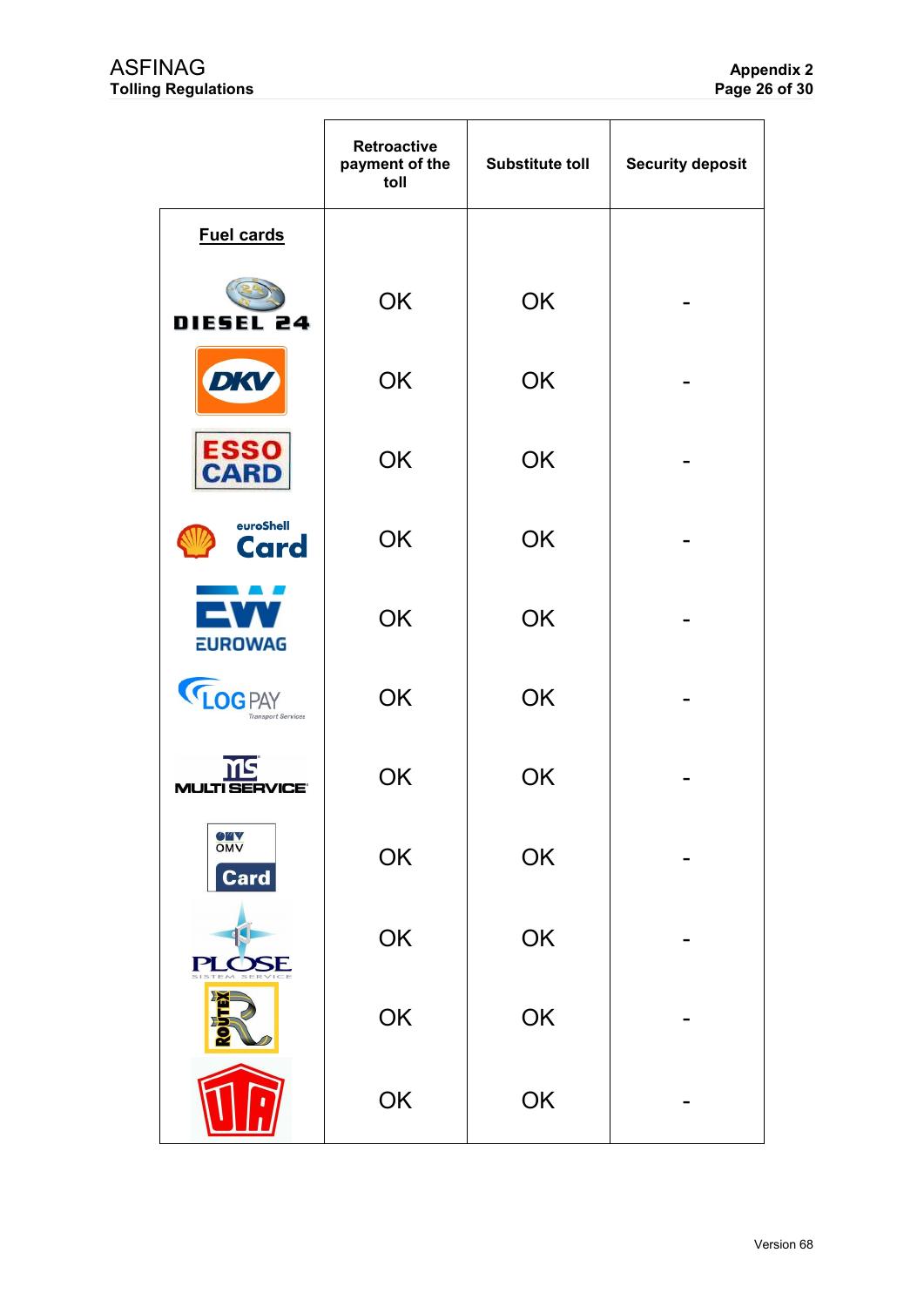### **3.4 Special topics for payment of distance-related tolls**

#### 3.4.1 Special topics for payments by postpaid procedure

#### a) Payment with debit and credit cards

Only Mastercard and VISA cards beginning with the following issuer codes (the first four to six digits of the card number) are accepted:

| <u>VISA</u> | <b>Mastercard</b> |
|-------------|-------------------|
| 4003 02     | 5266 xx           |
| 410364      | 5329 53           |
| 4103 66     | 5329 54           |
| 410367      | 5433 15           |
| 410368      | 544271            |
| 416609      | 5449 90           |
| 422093      | 5473 18           |
| 4222 10     | 5448 95           |
| 4222 11     | 5492 52           |
| 4238 01     | 552171            |
| 4273 13     |                   |
| 4273 23     |                   |
| 427798      |                   |
| 427799      |                   |
| 431337      |                   |
| 4378 98     |                   |
| 443877      |                   |
| 448470      |                   |
| 4548 18     |                   |
| 4548 25     |                   |
| 4548 28     |                   |
| 4568 48     |                   |
| 4665 55     |                   |
| 490473      |                   |
| 490474      |                   |
| 498537      |                   |
|             |                   |

This largely corresponds to VISA and Mastercard cards issued in Austria.

The limited acceptance of Mastercard and VISA cards is based on the lack of payment guarantees from these international card organisations to ASFINAG.

American Express and Diners Club cards, on the other hand, are approved for the postpaid procedure regardless of the country of issue of the cards.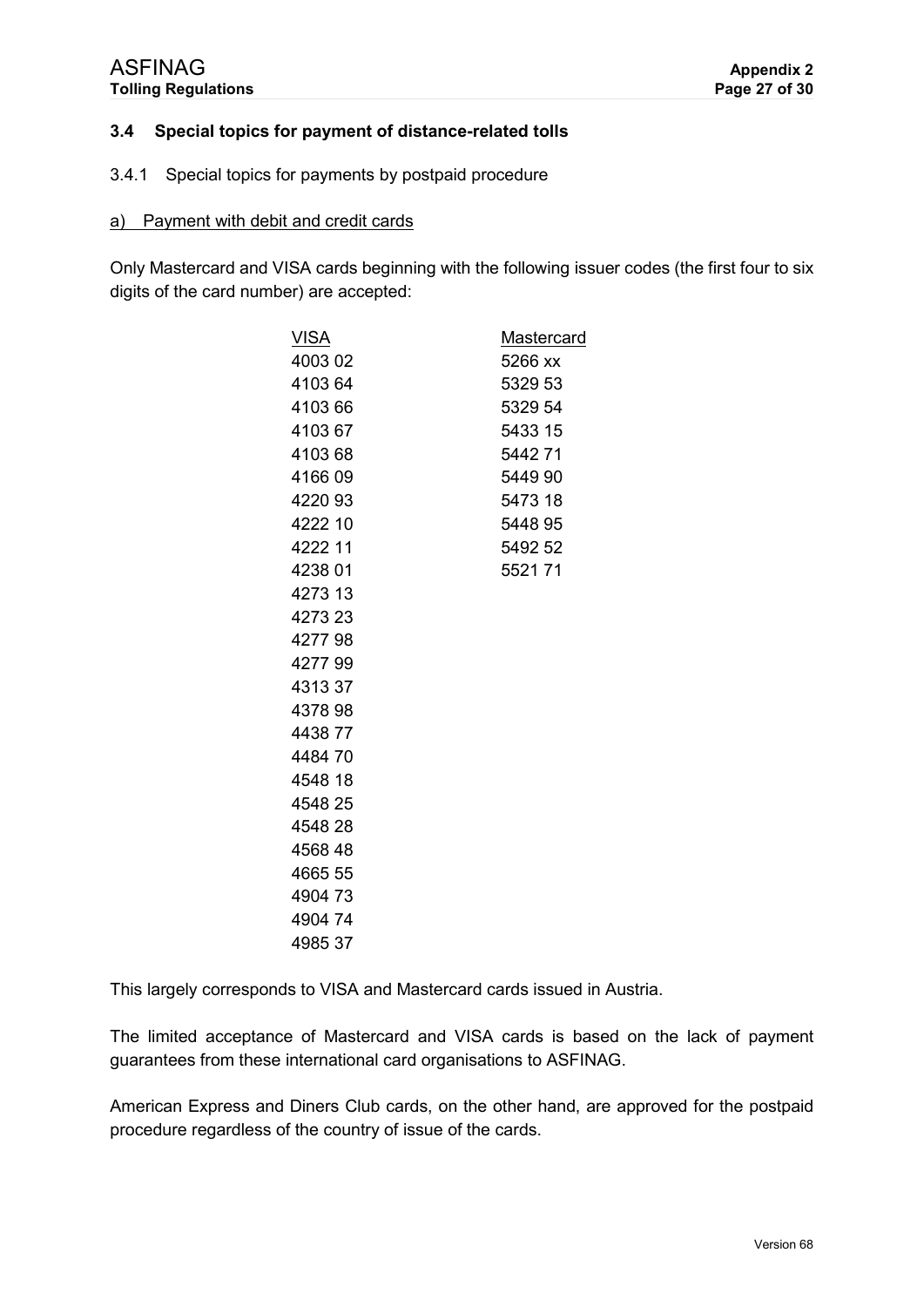### b) Approval for payment in the postpaid procedure via and through fuel card issuers

In addition to credit card issuers, fuel card issuers must also provide ASFINAG with payment guarantees and accordingly reserve the right to decide which of their customers are approved for the postpaid procedure. The approved customers (card numbers) are placed on a so-called "white list". While some fuel card issuers give all valid cards a blanket approval for postpaid and automatically place them on the "white list", others only approve the individual customers (card numbers) after an individual credit check. Requests in this regard must be addressed to the respective fuel card issuer.

#### c) Conclusion of postpaid contracts at GO POINTS OF SALE

If a postpaid contract is concluded at a GO POINT OF SALE, all means of payment listed as authorised for this procedure under item [3.1.1](#page-6-0) can be used. The contract is concluded by the provision of the GO-Box on the one hand and the payment of the processing fee for system access on the other.

#### d) Conclusion of postpaid contracts with written order

ASFINAG Maut Service GmbH accepts written orders for GO-Boxes or other authorised onboard units in the postpaid procedure, whereby the desired method or means of payment must be specified in the order together with other information.

A written order for a GO-Box where payment is to be made via a fuel card must always be submitted to the card company.

A written order for the use of an on-board unit from the Swiss HVF system must be sent directly to ASFINAG irrespective of the means of payment used (either using the SelfCare portal or the forms provided; for details, see Tolling Regulations, Part C, clause 1.3).

### e) Disabling GO-Boxes or other approved on-board units for the postpaid procedure

If a payment guarantee is no longer issued by a card company, the GO-Box or other approved on-board unit must be disabled and further use of the toll road network is prohibited. If the toll road network is used with the disabled GO-Box or another authorised on-board unit, no toll transactions or debits will take place (see also item 10 Tolling Regulations Part B). This is signalled acoustically to the driver. The driver must unblock their GO-Box or another authorised on-board unit with a valid means of payment at the next GO POINT OF SALE and pay the toll accrued up to that point in accordance with the conditions of section 7 Tolling Regulations Part B, otherwise they will be guilty of toll evasion (see section 10 Tolling Regulations Part B).

If a fuel card issuer places a card on their blocking list, it will also be blocked for the postpaid procedure.

In the case of a payment by credit card, the GO-Box or another approved on-board unit is then blocked if the payment transaction was rejected by the card issuer. This occurs in particular if

- a purchase limit has been exceeded
- the credit card company's statements have not been settled by the cardholder,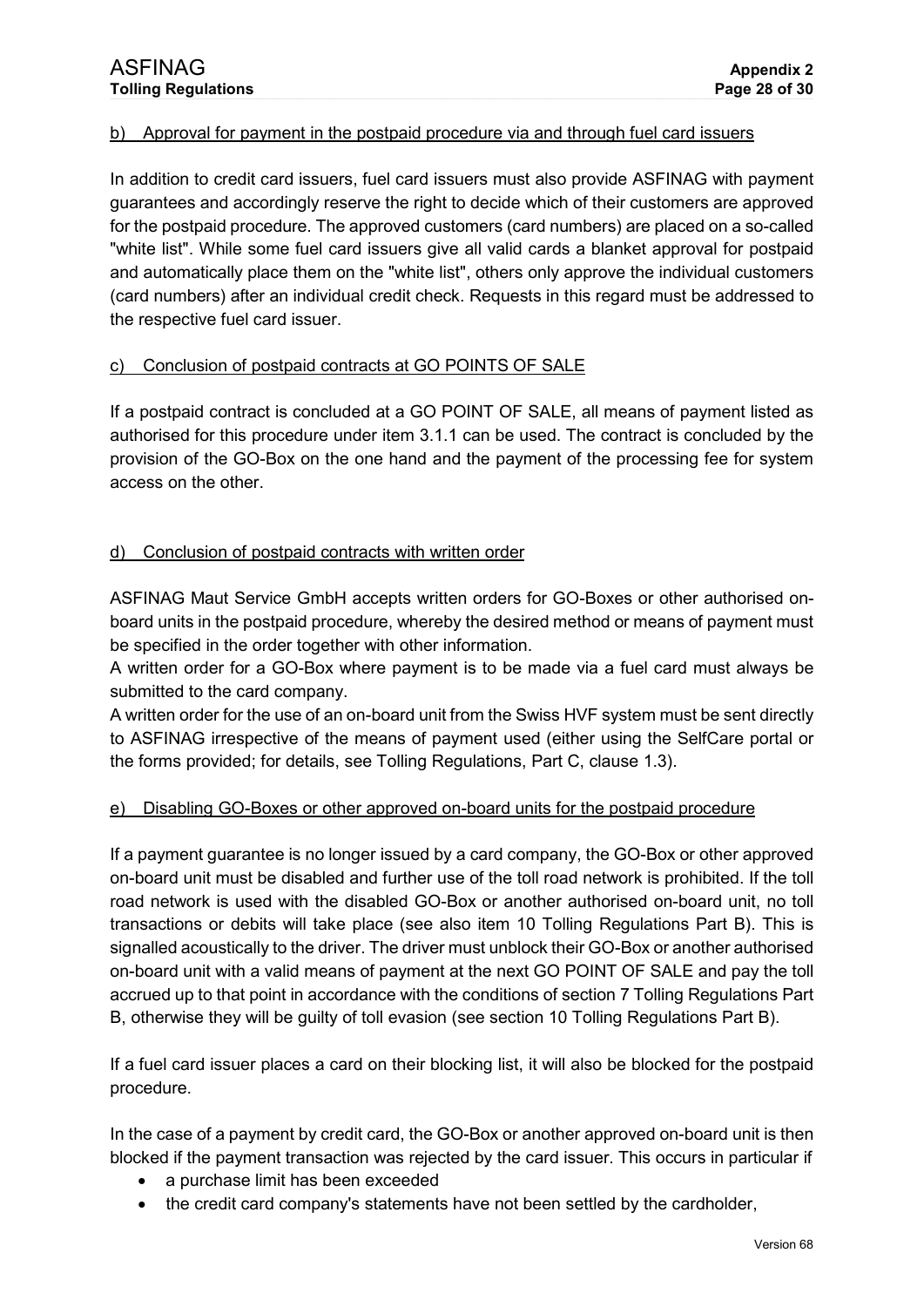- the card has been blocked due to theft/loss
- the card or the account no longer exists

### f) Direct settlement with ASFINAG via GO Direkt

GO Direkt is the direct settlement with ASFINAG for postpaid contracts. In this case, customers receive their invoice from ASFINAG.

As of 1 July 2009, ASFINAG is entitled to grant GO Direkt customers an annual completion and retention premium amounting to 0.3% of the toll charges incurred and billed in the twelvemonth billing period. The previous twelve months, calculated from the day of the respective conclusion of the contract, and for the first time from 1 July 2009, are therefore decisive for the calculation of the annual acquisition and retention premium to be paid out. A final and retention premium is only granted if the contractual relationship with the GO Direkt customer continues to exist on the respective reference date and has also existed continuously during the settlement period. For existing customers, the acquisition and retention premium will therefore be paid out for the first time on 01.07.2010 (reference date); for new customers, the reference date depends on the day and year of the respective contract conclusion. The premium shall be granted in such a way that ASFINAG deducts the relevant premium amount from the respective invoice amount following the reference date, whereby the respective premium deduction amount shall be shown on the invoice.

### 3.4.2 Exceptions to the approval of fuel cards

If the cards of a fuel card issuer are approved as a means of payment in the prepaid or postpaid procedure, this generally applies to all valid, unblocked cards.

In exceptional cases, fuel card issuers have agreed specific limits with ASFINAG. For example, the following may not be permitted:

- Cards issued in a specific country
- Cards with a specific issuer code (an issuer code is the first four to six digits of the card number)

The cardholder can find out the exact conditions directly from the issuer of their fuel card.

3.4.3 Methods and means of payment regarding reimbursement of costs for LOST GO-Boxes

The reimbursement of costs for GO-Boxes that have been lost can be made at the GO POINTS OF SALE using the methods and means of payment valid for Pre-Pay. The only exception is EuroShell cards, which cannot be used to reimburse GO-Box costs.

In addition, for postpaid contracts that are not blocked due to a payment block, the reimbursement can also be paid at the GO POINTS OF SALE via the payment method saved with the postpaid contract. This means that it is not necessary to physically present an accepted means of payment at the GO POINTS OF SALE.